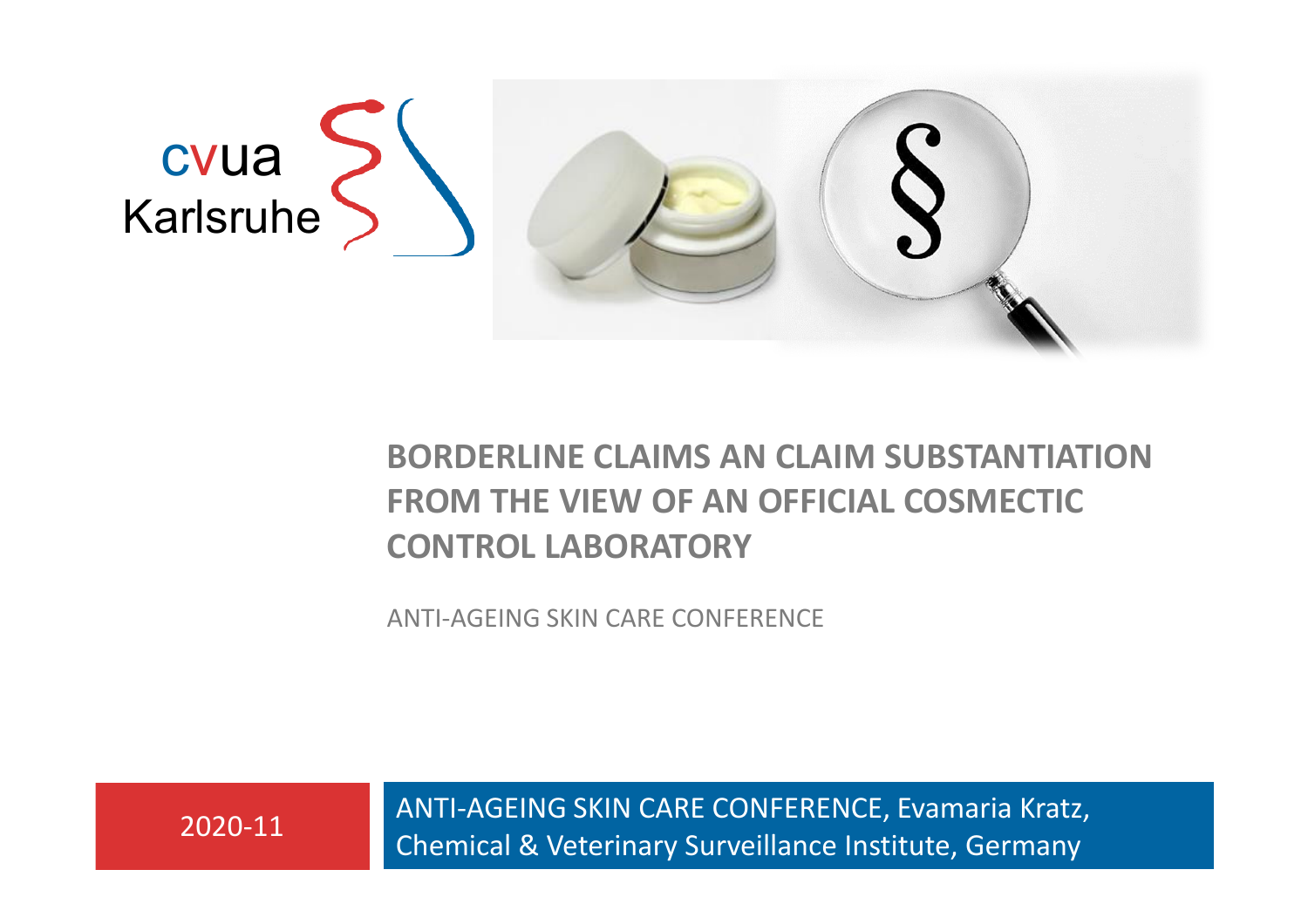# **Our Chemical & Veterinary Surveillance Institute**  $_{\text{cvua}}$



Baden-Württemberg

2020-11

Claim substantiation from the view of an official laboratory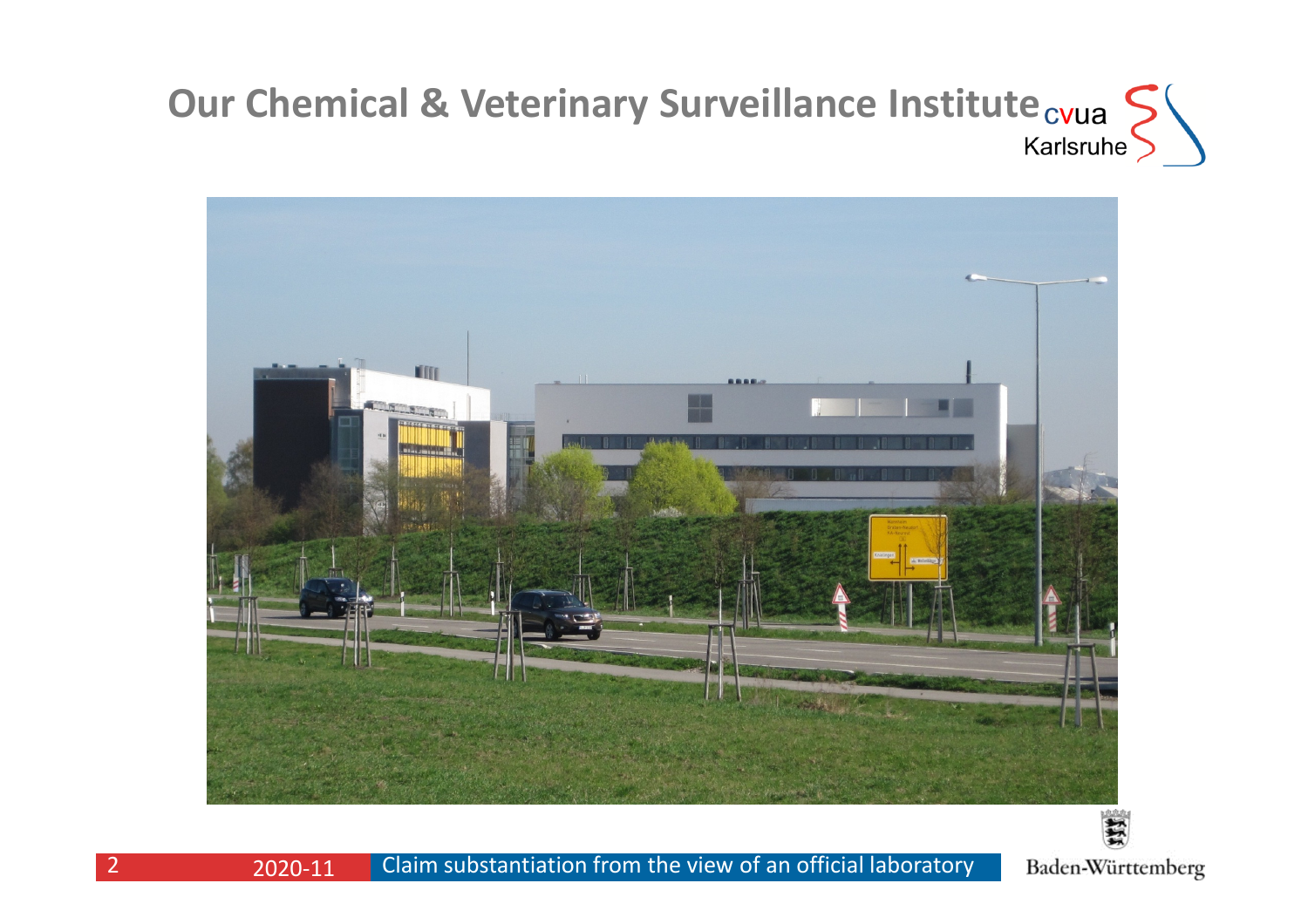Our Tasks: **Analysis/Assessment of Official SamplesCheck of Safety AssessmentsClaims ConformityConsultant for Competent Authorities** 



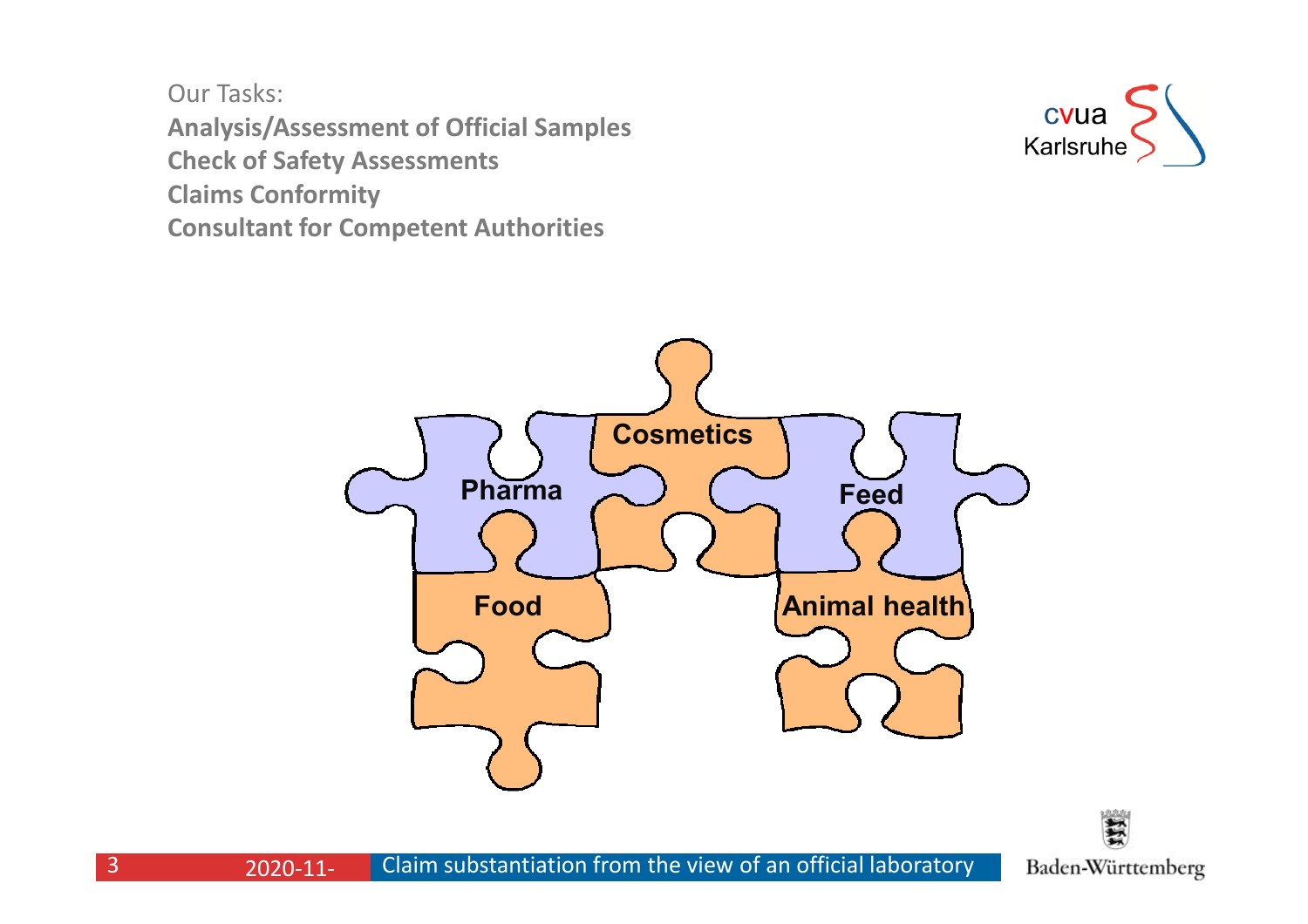### **Cosmetics Variety Including Tattoo/**





#### 穀 Baden-Württemberg

4

 2020-11Claim substantiation from the view of an official laboratory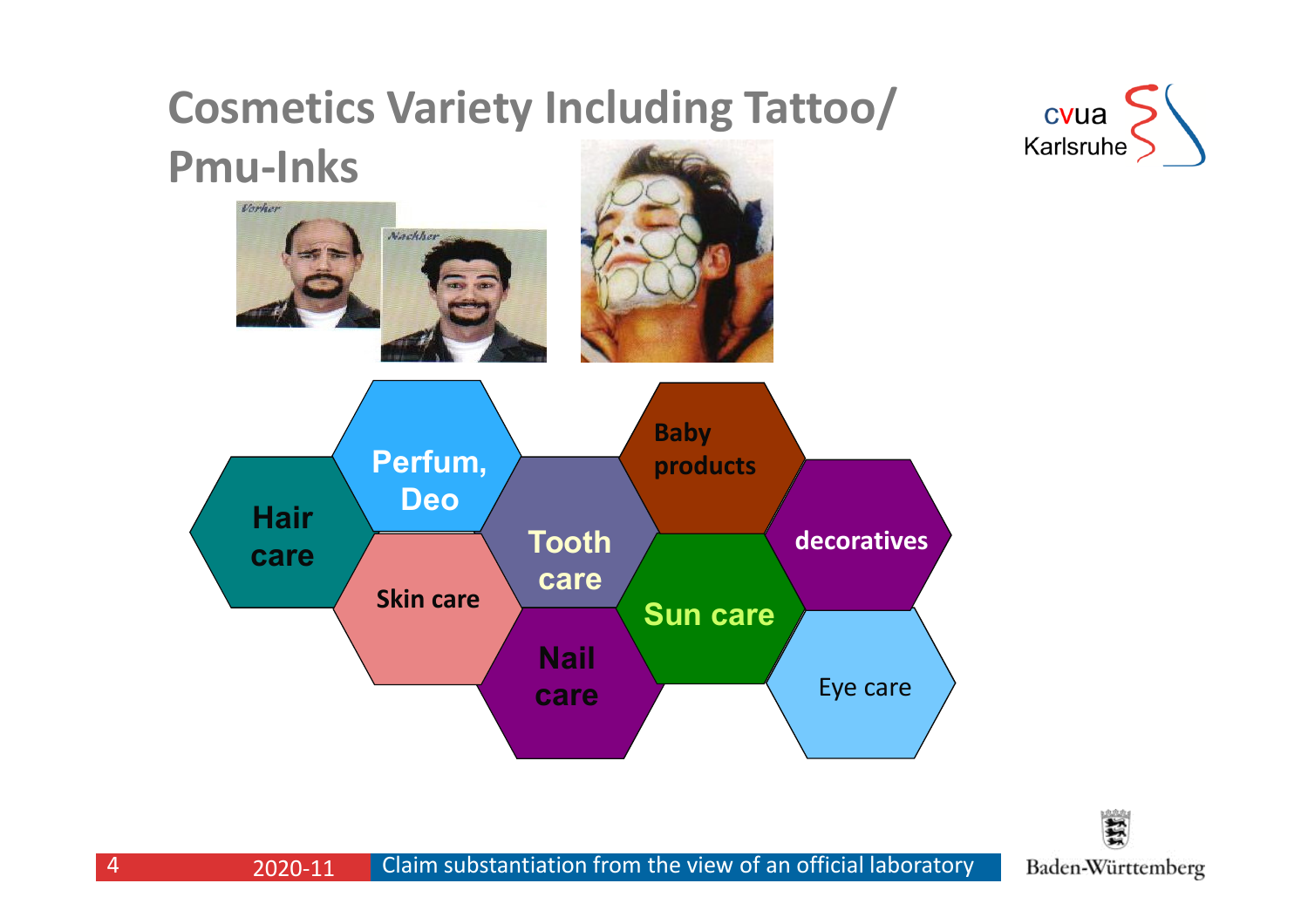





5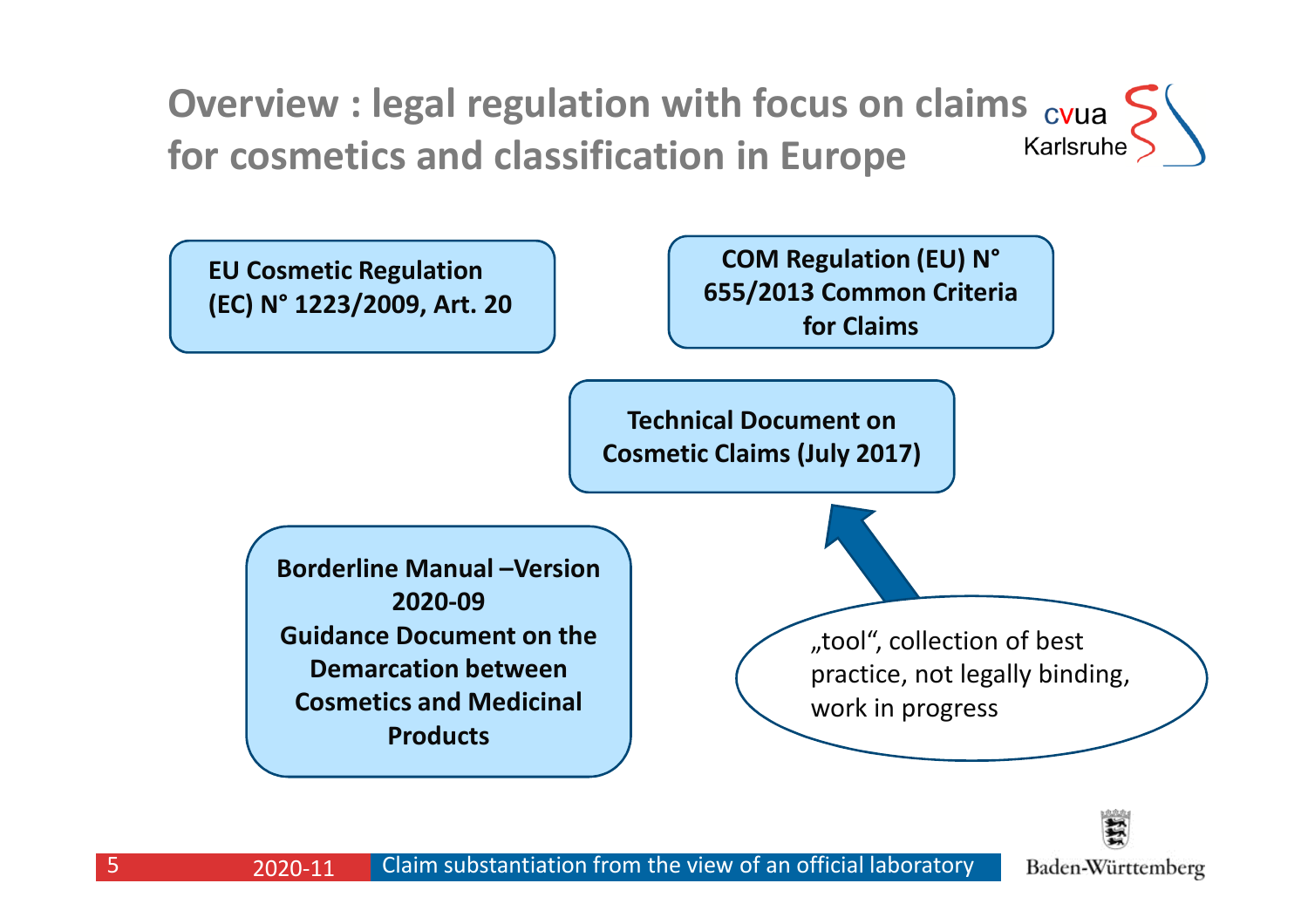# Article 20 EC/1223/09



#### $\blacksquare$ **EC/1223/09 Article 20 Product claims:**

*In the labelling, making available on the market and advertising of cosmetic products, text, names, trade marks, pictures and figurative or other signs shall not be used to imply that these products have characteristics or functions which they do not have.*

 $\Box$  **Recital 51 EC/1223/09 (=additional comment):** *The consumer should be protected from misleading claims concerning efficacy and other characteristics of cosmetic products…*

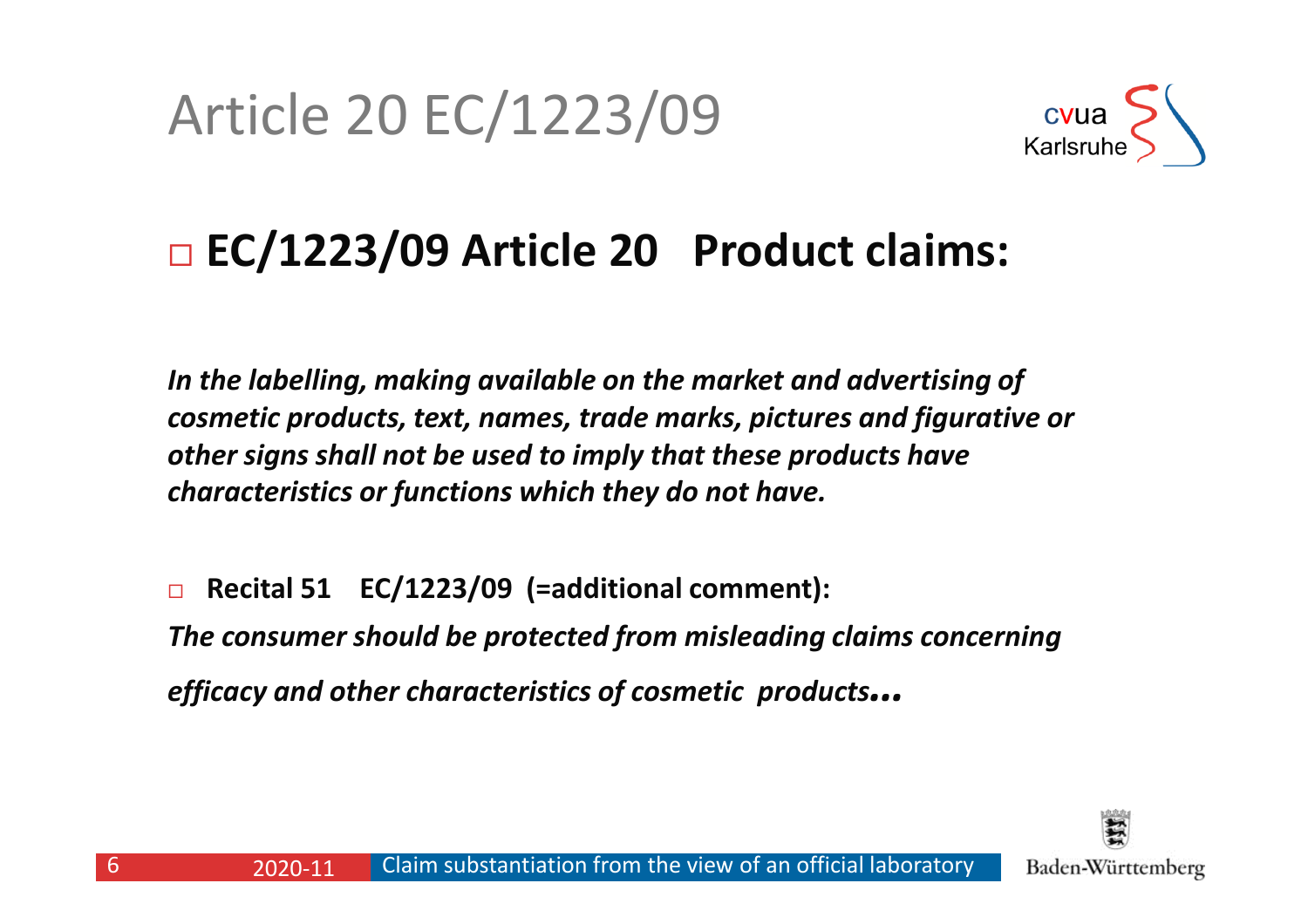**Common criteriafor the justification of claims**



According to Commission Regulation (EU) No 655/2013 claims on cosmetic products shall conform to the following common criteria:

- **1. Legal compliance**
- **2. Truthfulness**
- **3. Evidential support**
- **4. Honesty**
- **5. Fairness**
- **6. Informed decision-making**

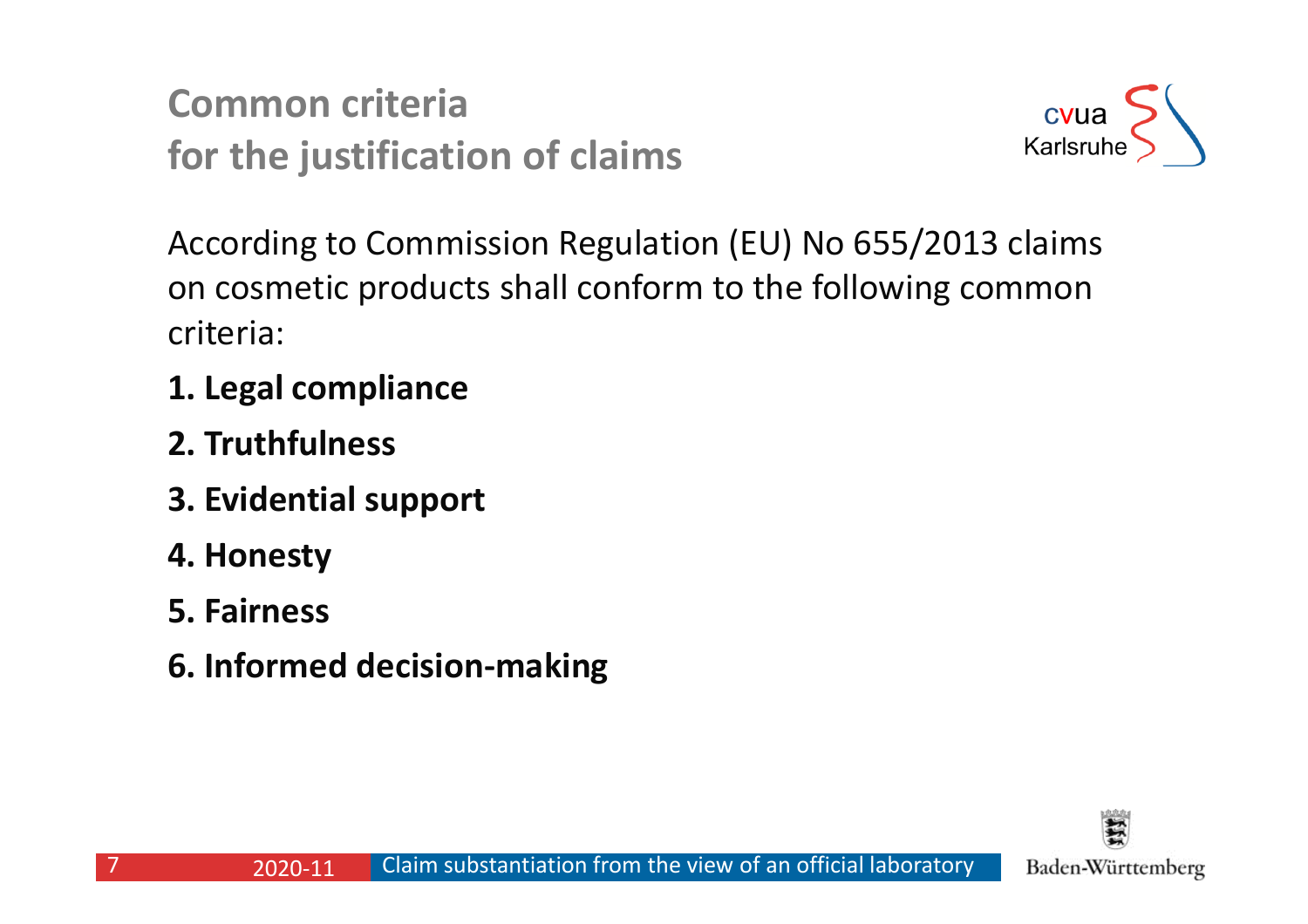**Technical document on cosmetic claims**



- Different types of evidential support can be usedto substantiate claims
- Either experimental studies or consumer perceptions tests and/or published informations or combinations of these
- **The aim of the document is to describe best practices specifically related to the type of support used.**



8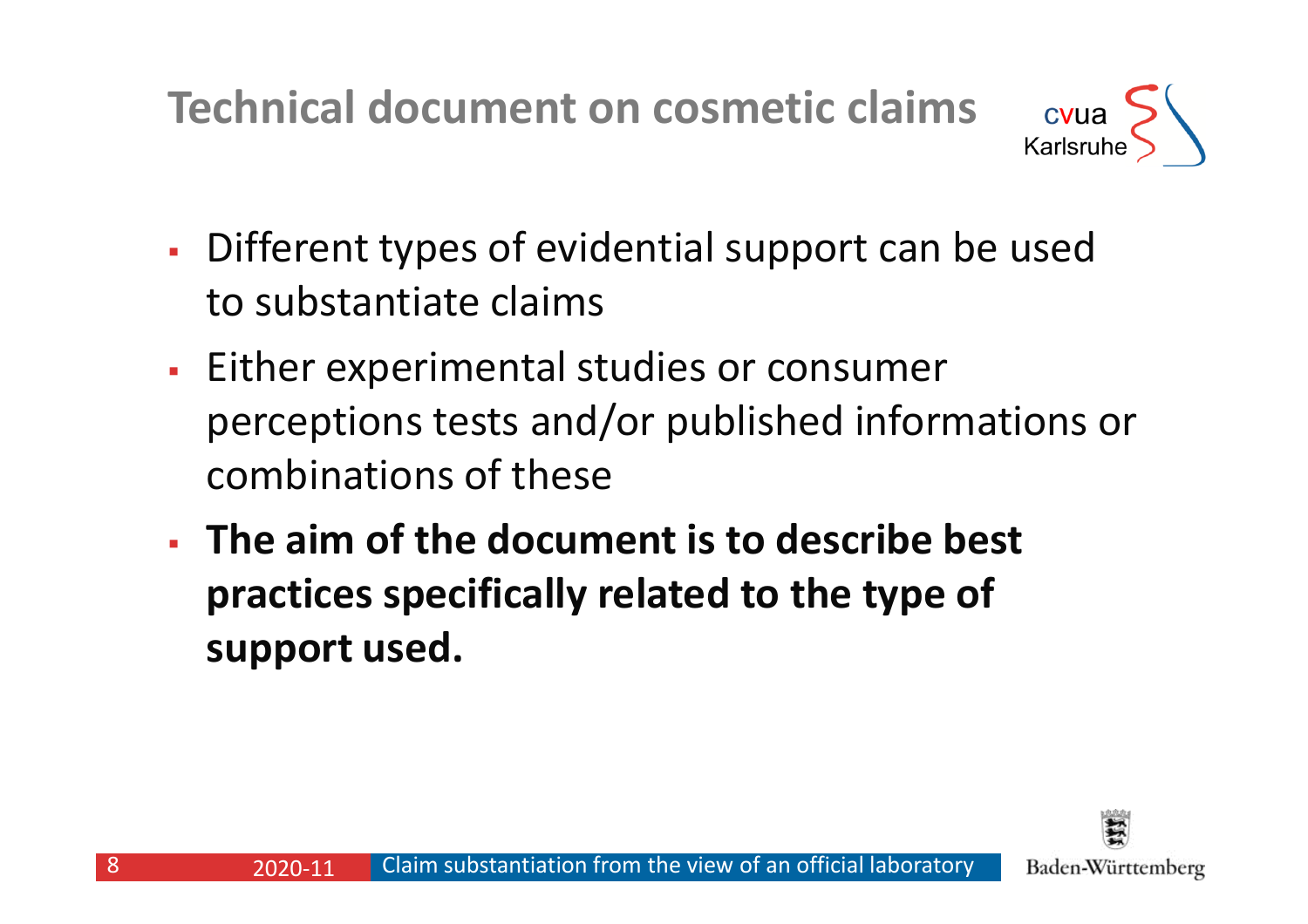

- $\Box$  **Documents with proof of the effect claimed for the cosmetic product are part of the product information file (Art. 11 Abs. 2 cosmetic regulation)**
- **These documents have to be readily accessible to the competent authority of the Member State in which the file is kept.**



9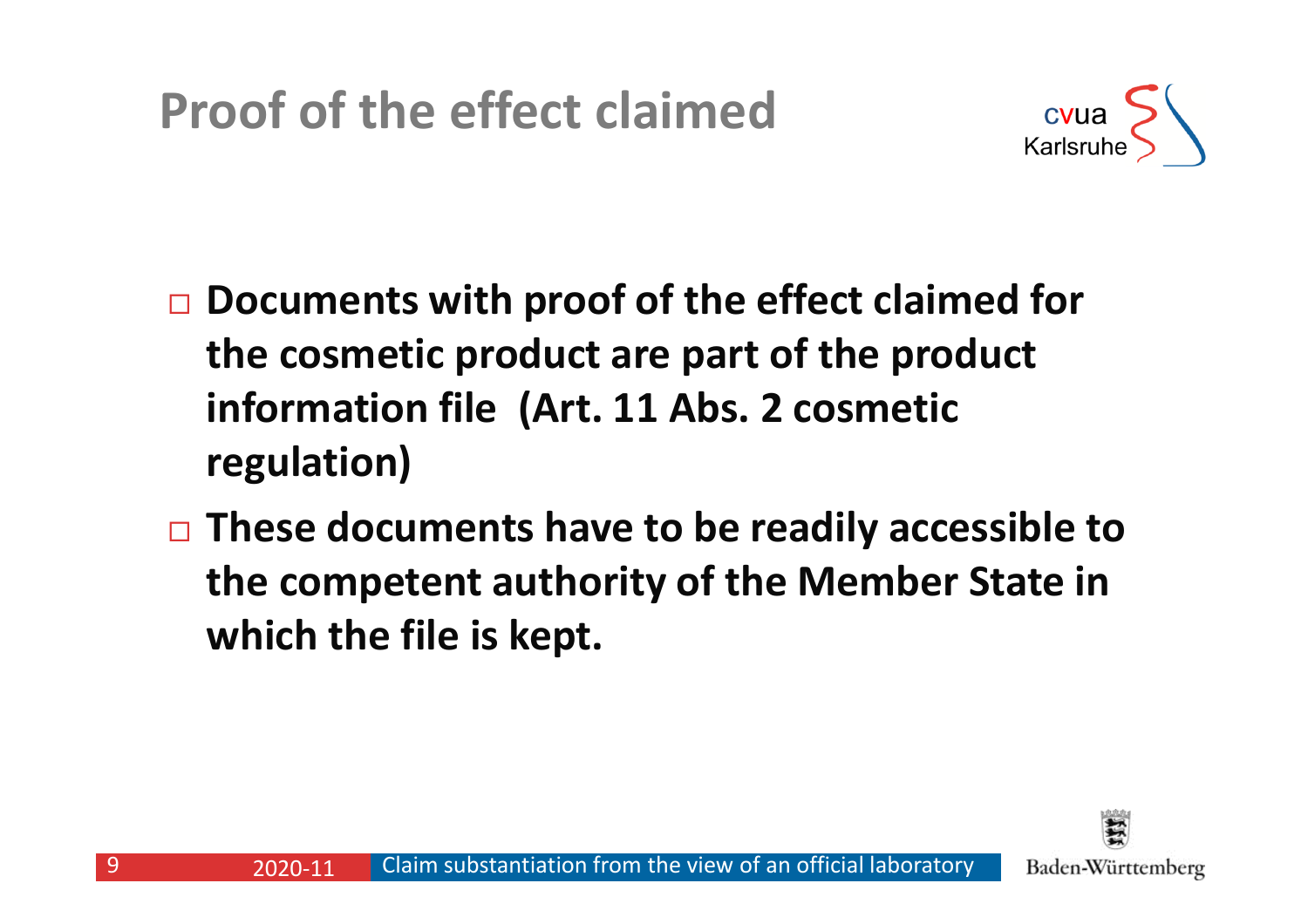

### **The acceptability of an advertising claim is based on**

- **"the perception of the average end-user of <sup>a</sup> cosmetic product, who is reasonably wellinformed and reasonably observant and circumspect, taking into account social, cultural and linguistic factors on the market in question"**

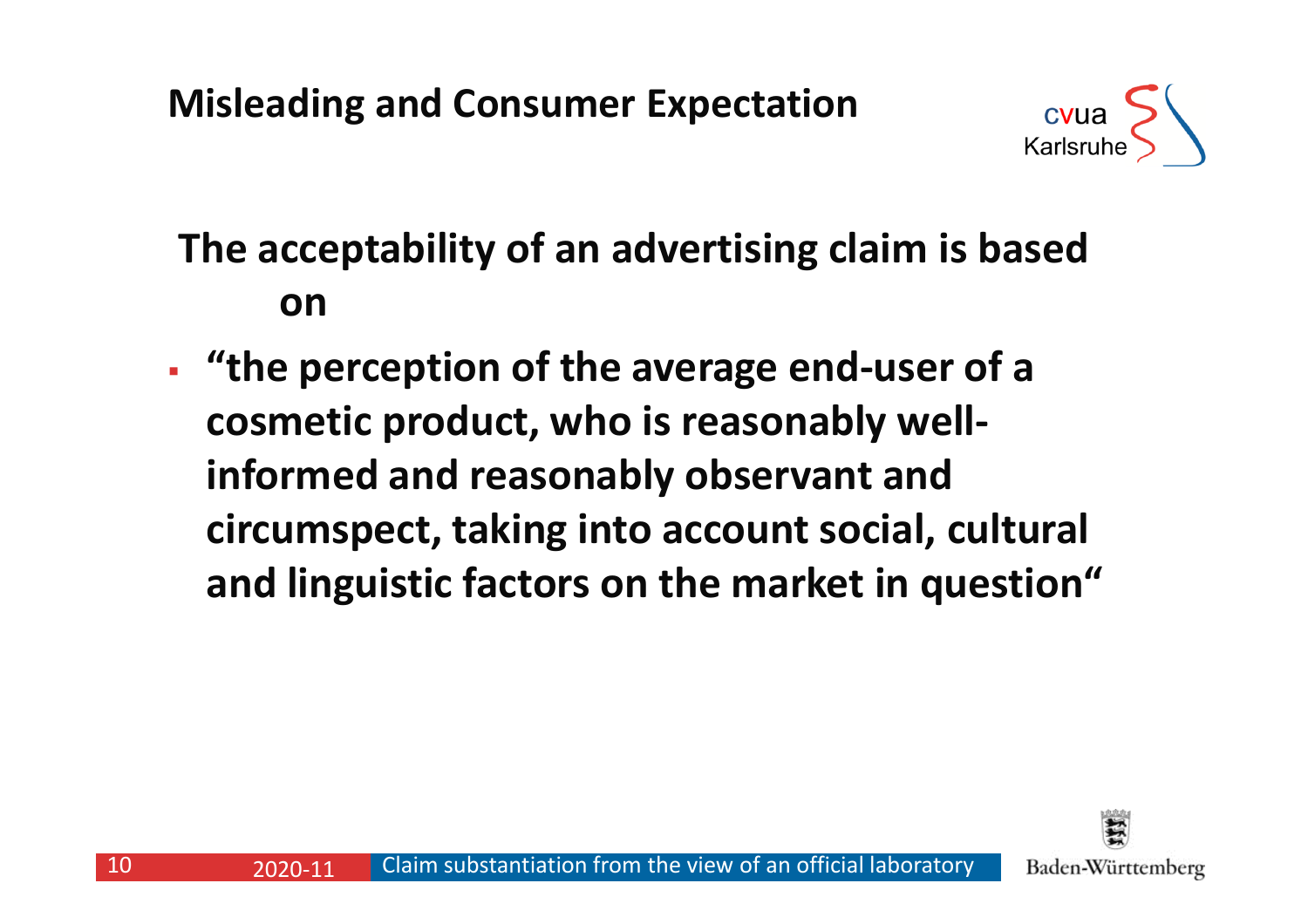## **Claims substantiation**



- **Claims shall be scientifically proven**
- $\Box$  **Concrete requirements can not be defined in general.**
- **It's a case by case decision according the labelledeffect**
- **Essential is the relevance of the claim to consumer perception**

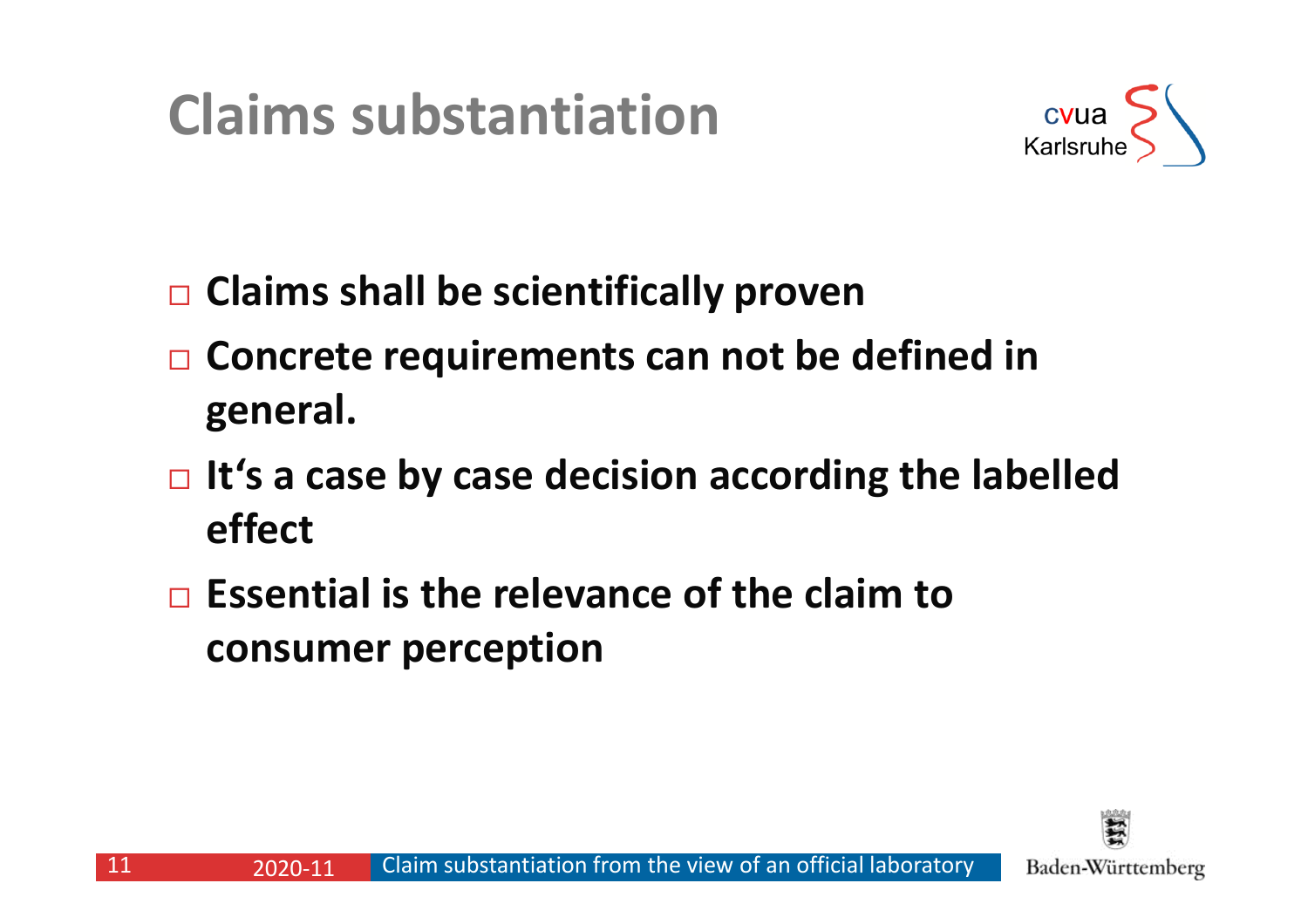#### **Examples for graded claims an their evidence**



|           | <b>Wrinkles</b><br>disappear                       | <b>Evidence not possible</b>                                                                                       |
|-----------|----------------------------------------------------|--------------------------------------------------------------------------------------------------------------------|
| $\bullet$ | Depth of<br>wrinkles<br>reduced<br>by 50 $%$       | <b>Evidence difficult</b><br>50 % reduction has to be proved scientifically by<br>adequate and statistical methods |
|           | <b>Small wrinkles</b><br>are reduced<br>detectably | Evidence possible by detection of wrinkle depth<br>(adequate scientifical method)                                  |
|           | <b>Small wrinkle</b><br>look reduced               | Evidence proof by better visual appearance                                                                         |



Claim substantiation from the view of an official laboratory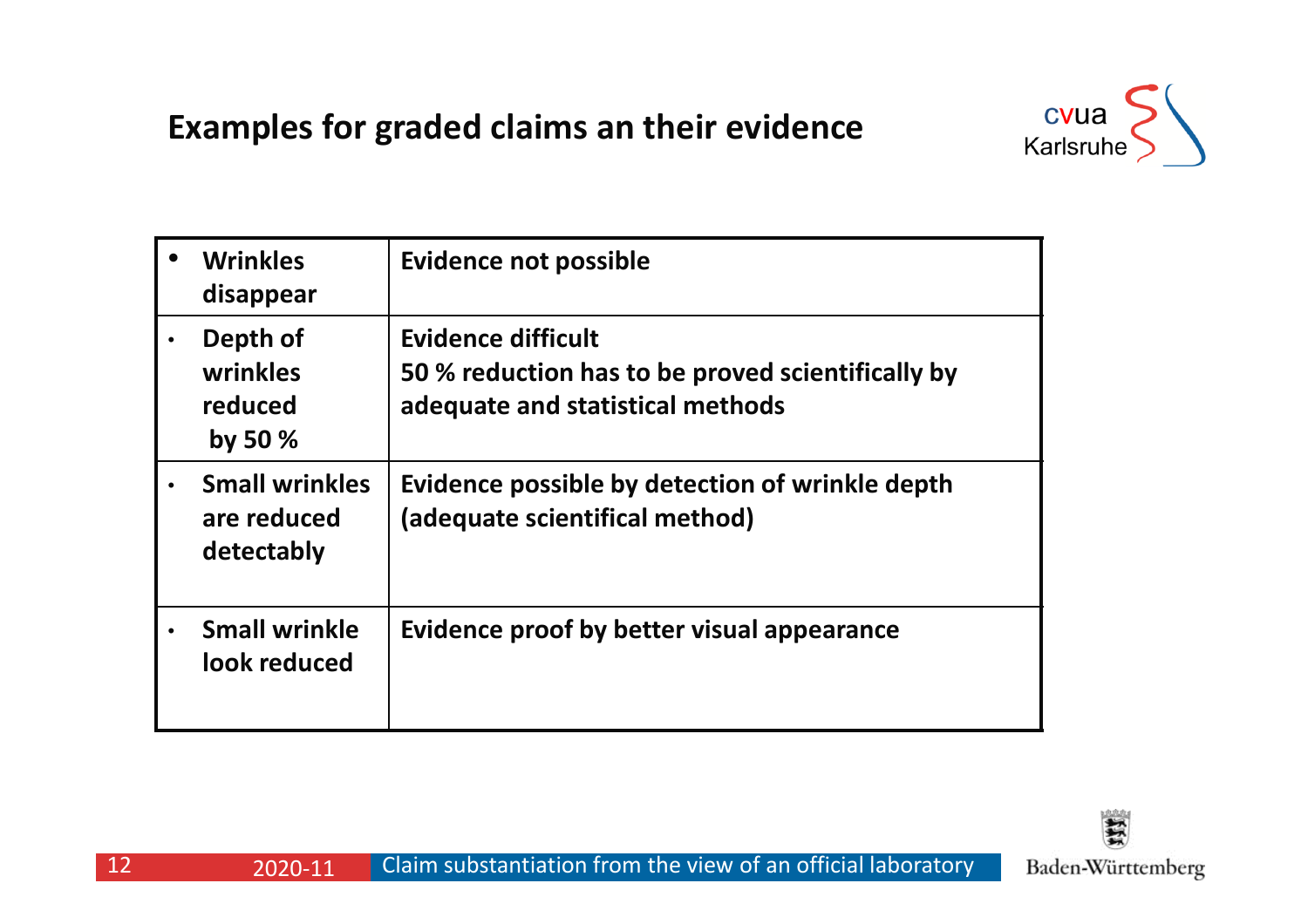**Examples for graded claims an their evidence**



- **We often notice, that manufacturers give evidence to their claims only by general (advertising) informations from their suppliers.**
- **These information may not be appropriate to the concrete formulation, for example the product type is another one, the concentration of the active ingredient is lower etc.**
- **We accept only claim substantiation that is adjusted to the product.**

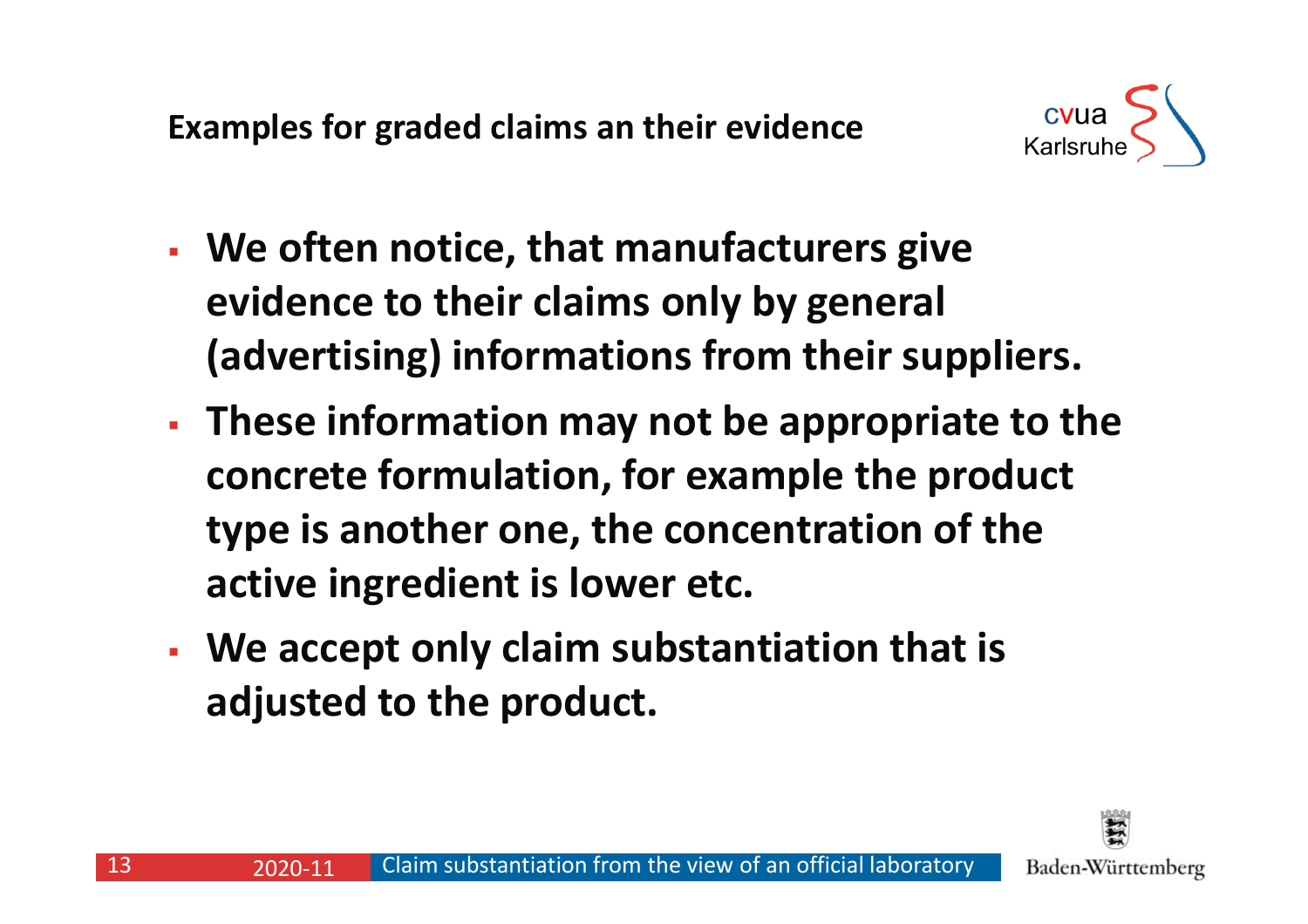**Anti ageing claims**



- **Anti ageing claims are not really an issue for surveillance in these days.**
- **Therefore I want to turn to other presently trendy claims, even if they do not mainly deal with anti ageing effect.**

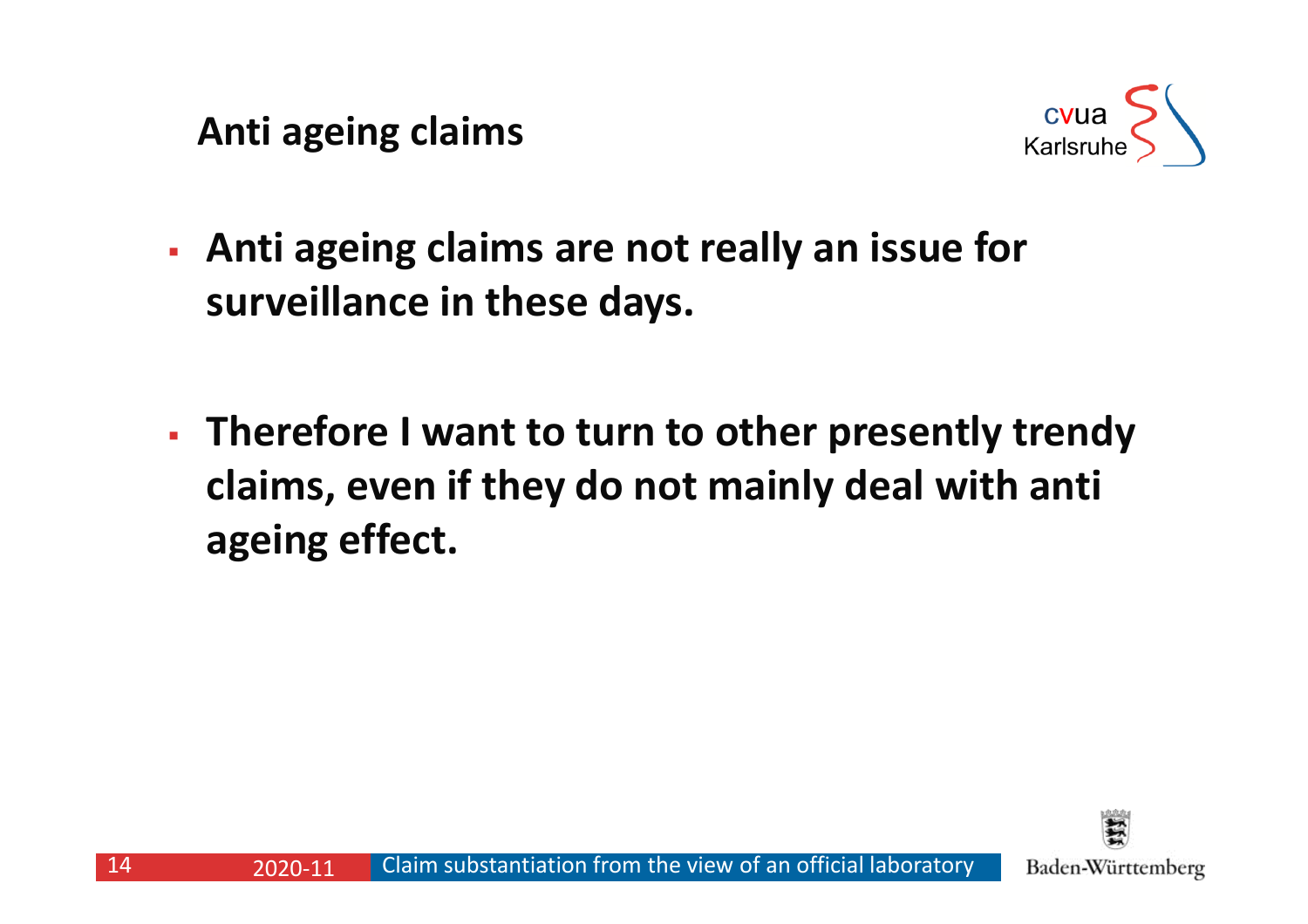



- $\blacksquare$ **free from preservatives**
- $\blacksquare$ **free from parabens**
- $\blacksquare$ **free from silicone**
- $\Box$ **free from emulsifiers**
- $\Box$ **free from alcohol**
- $\Box$ **free from perfumes**
- $\Box$ **free from allergenic substances**

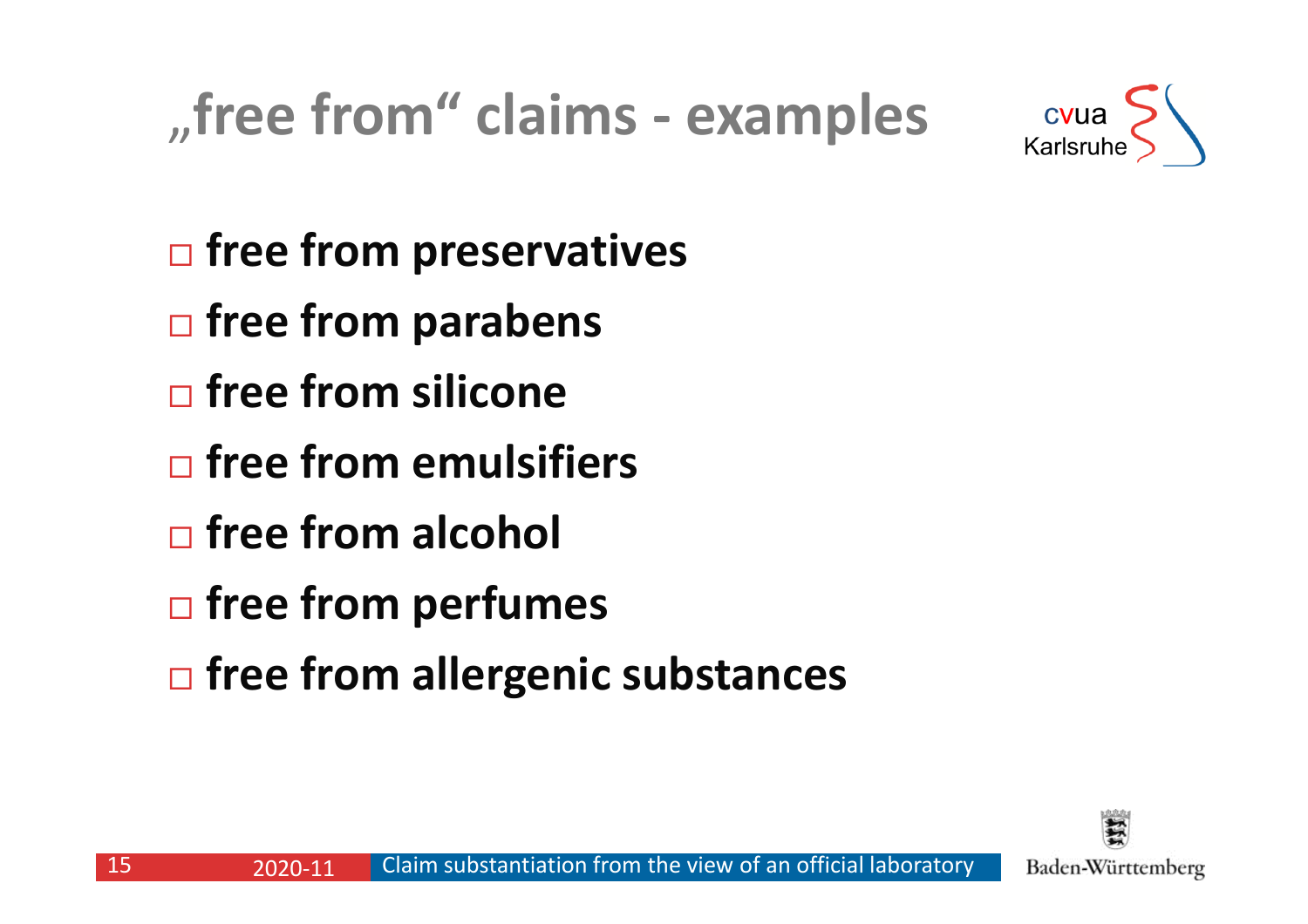# **Claims for decision making ?**



## **We pose the questions**:

- in which cases are the claims misleading (andtherefore not allowed),
- **iour in which cases are the claims valuable for consumer** regarding decision making (and therefore allowed)
- - Answer is a decision on a by case basis, basicly difficult and differently seen from authority to<br>authority authority
- -Support by technical document

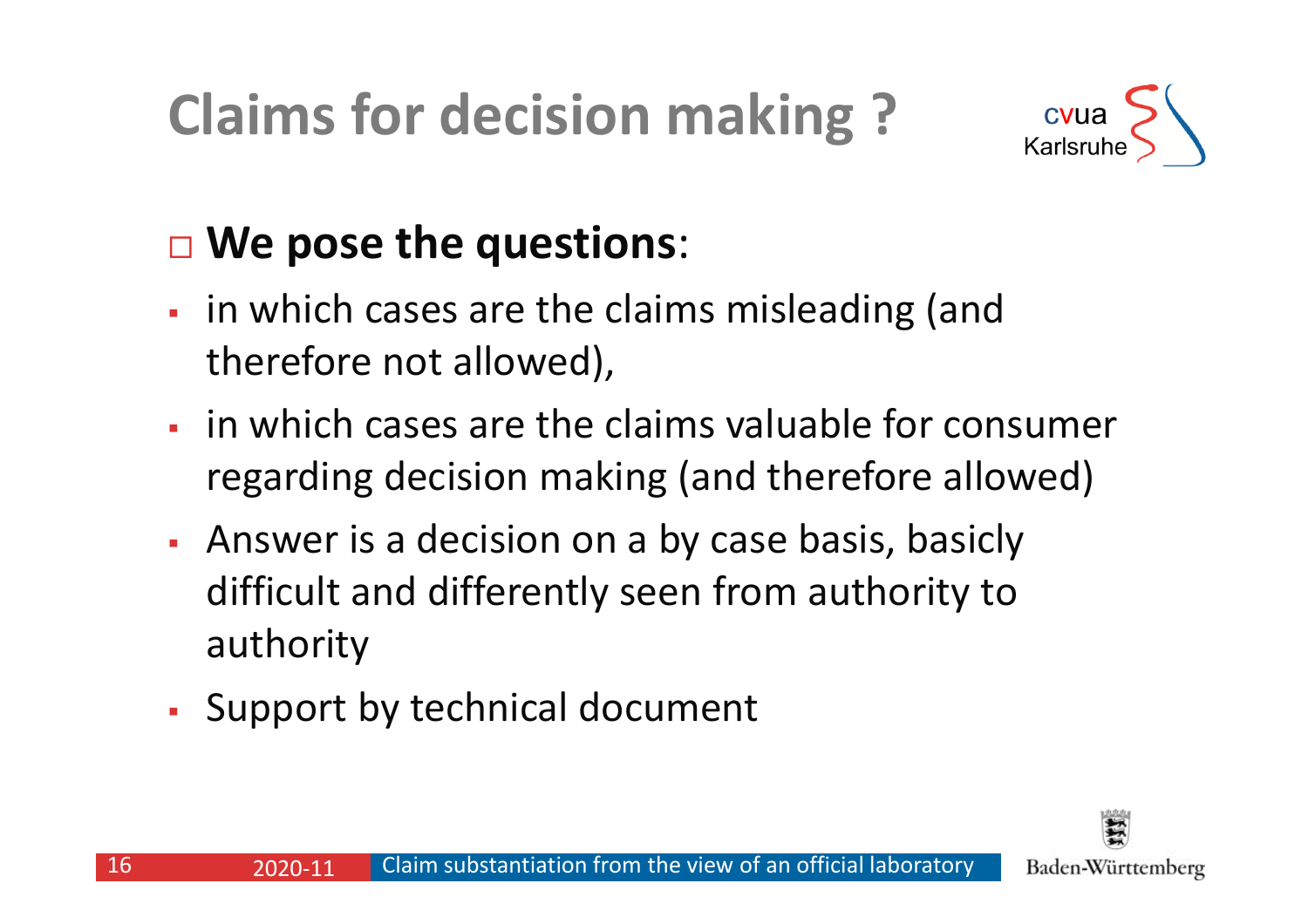## **Comments to the** *free from* **examples**



#### **free from preservatives**

- - Should not be used when the product contains ingredients with protective effect against microorganisms, which are not included in the regulation, for example alcohol etc.
- If the responsible person can prove that this ingredient is not necessary for the microbial stability, the claim can be accepted.



17

2020-11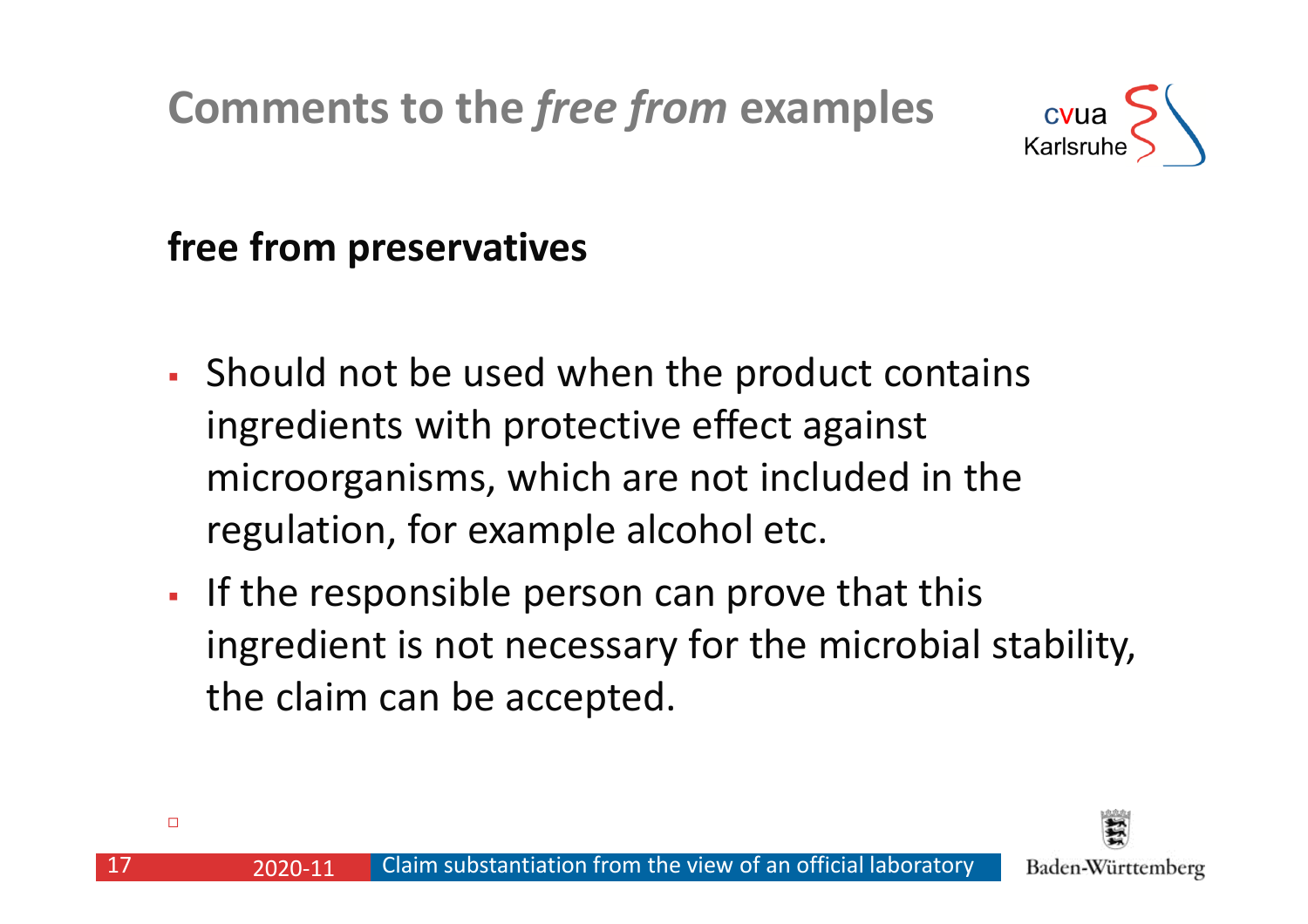# **Comments to the free from examples**



#### **free from parabens**

- claims (or claims with similiar meaning) should not be allowed when they imply a denigrating message,
- notably when they are mainly based on a presumed negative perception on the safety of the ingredient
- certain parabens are safe when used in accordance to Regulation (EC) No 1223/2009.
- considering the fact that all cosmetic products must be safe, the claim 'free from parabens' should not be accepted.

**Until now we have not objected this claim, because from our point of view it can be valuable to allow an informed choice to consumers**.



□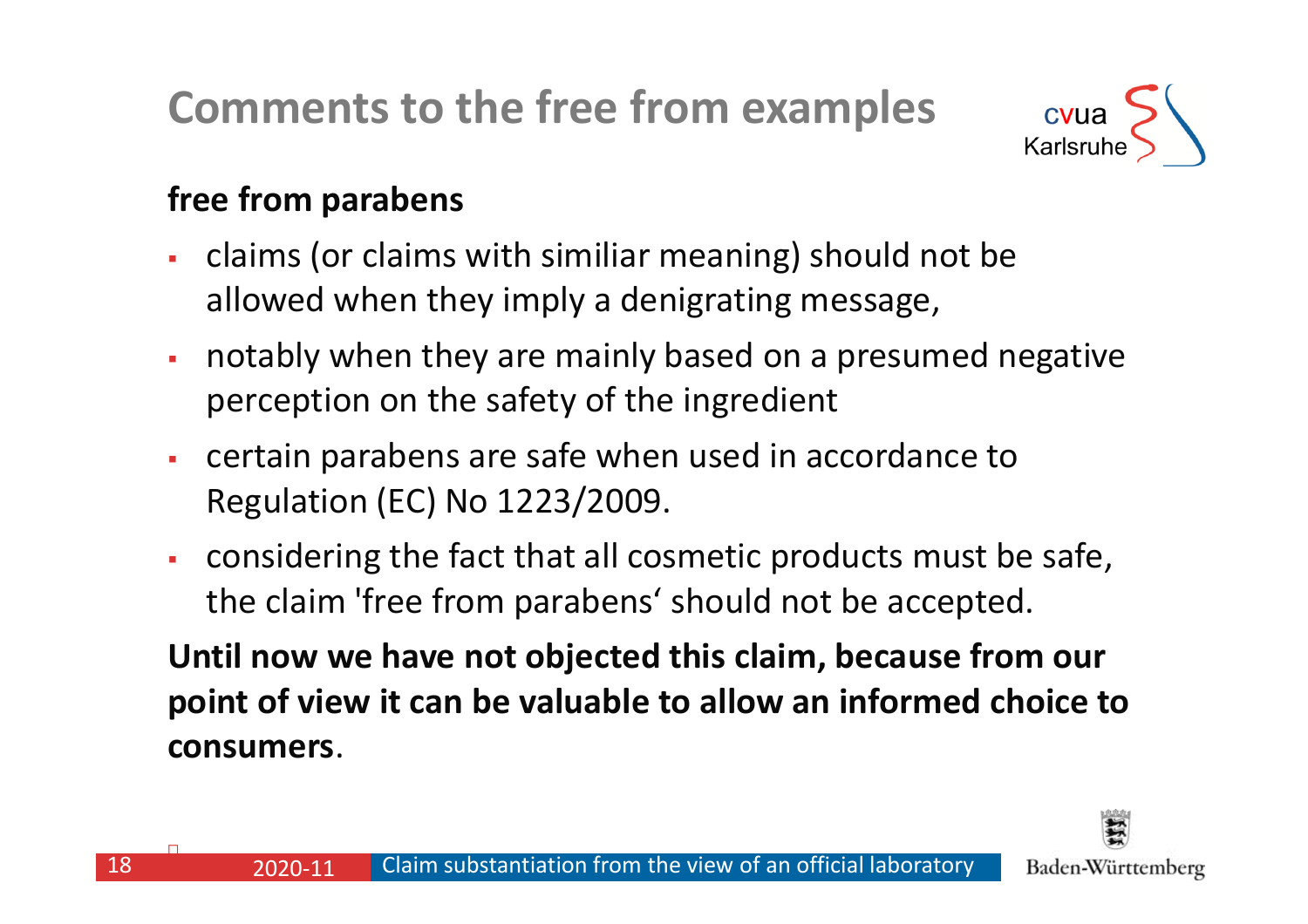## **Comments to the free from examples**



### **free from alcohol or free from animal derives ingredients**

- should be permitted, if this is a valuable information for certain groups of end users.
- -For example: mouth wash products

 $\Box$ 

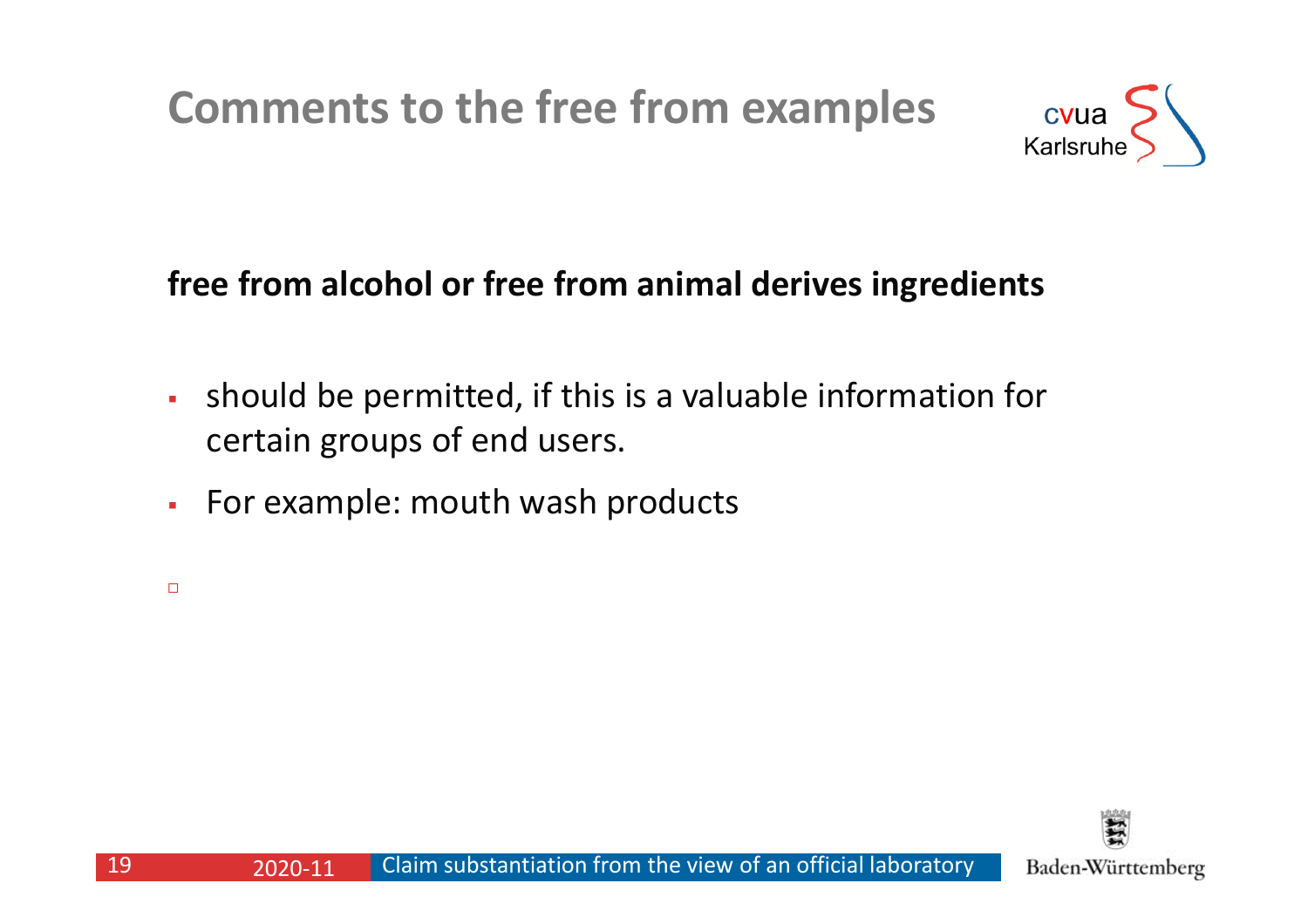

## **free from perfume**

should not be used when a product contains an ingredient which exerts an perfuming function, regardless of it`s other possible functions in the product

## **free from allergens**

can not be permitted, because the absense of an allergic reaction cannot be guaranteed and the product should not give the impression that it does.



 $\Box$ .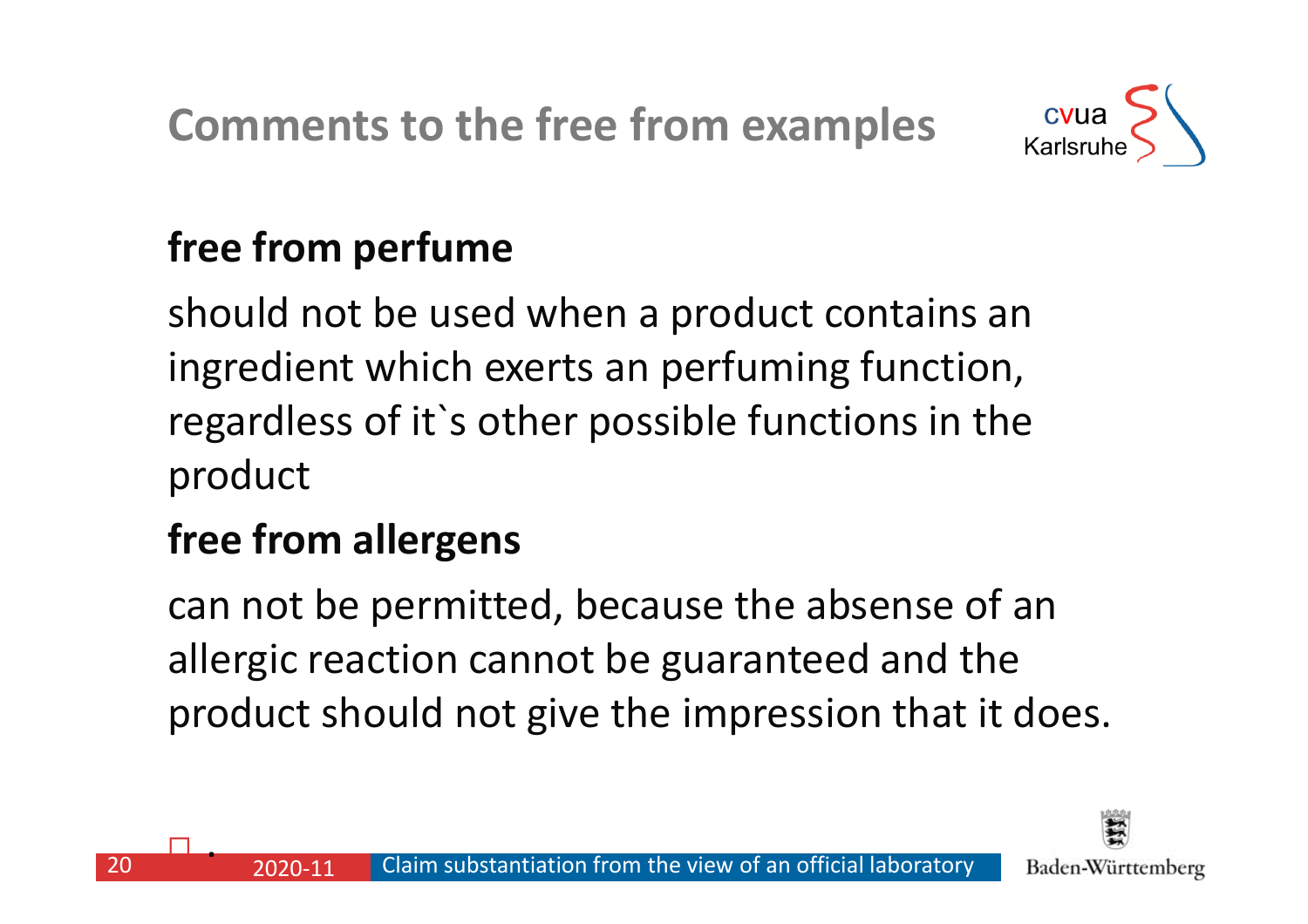**Concrete examples: Hair care products (here** cvua Karlsruhe **hair oils)**

- - **Hair oils on silicon basis have actually a bad image because of being synthetic and because they are said to make hair heavier**
- -**Positive image: argan oil or other natural oils in hair care**
- - **There are products on the market with eye catching claims like Arganoil from Marocco , together with well known positive effects (nourish and protects hair, no heaviness on hair)**

**But**: main ingredient is silicon, which can only be noticed by check of the ingredients list , natural oils very very low concentration (which can not be realised by consumer).

Claim substantiation from the view of an official laboratory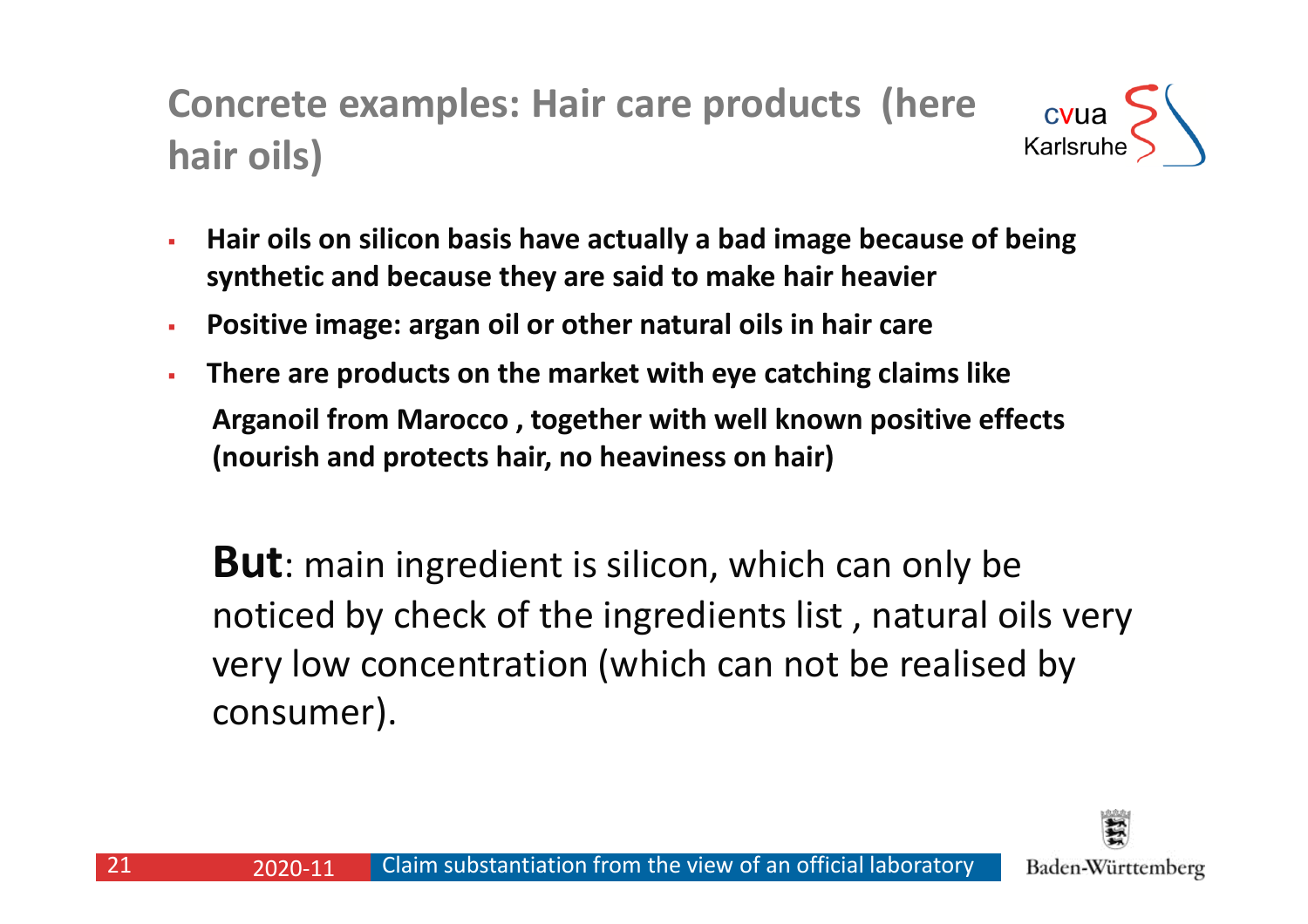## Cannabidiol (CBD) aromatherapy cvua

- -**Cannabis derivative – currently a hot cosmetic ingredient**
- **label: CBD aromatherapy care oil for external application**
- **striking label applies to joints**
- **recommendation: application on affected parts of body andsolar plexus**
- **pictograms indicates to pain release at affected parts**
- -**Soft massage shall nourish skin ????**
- -**No primary cosmetic purpose**

Claim substantiation from the view of an official laboratory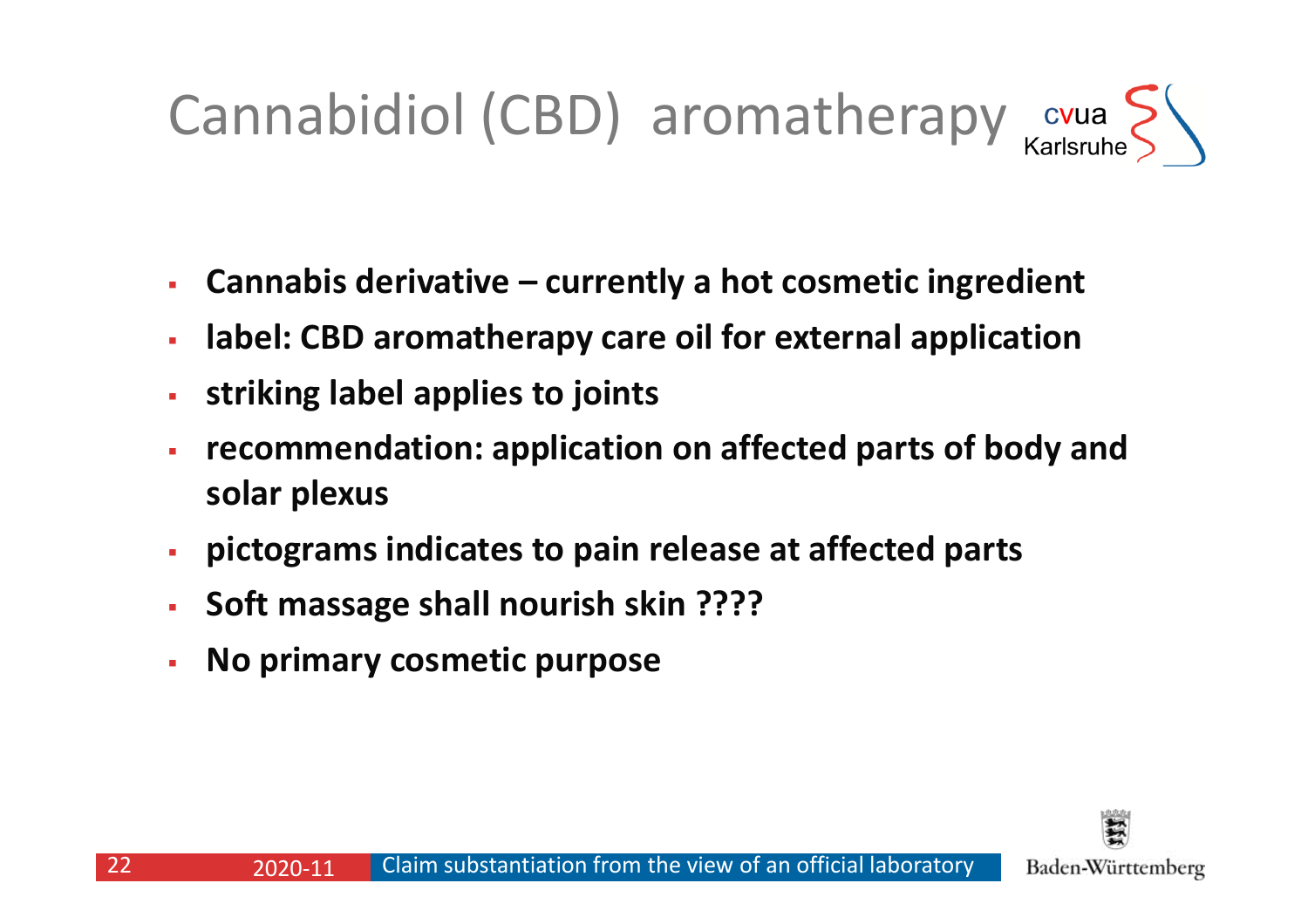Organic cosmetic- green washingcosmetic near to nature



- -Broad field with plenty potential for misleading
- -**• Cosmetic** *near to nature***-** what is it? Until now no acceptable definition.
- - Something between conventional and organic cosmetic, a combination between organic and synthetic ingredients
- - Currently we notice: manufacturer explain cosmetic as *near to nature* with the absence of substances, for example certain chelating agents.
- -From our point of view, *near to nature* has to be substantiated with substances present not absent.

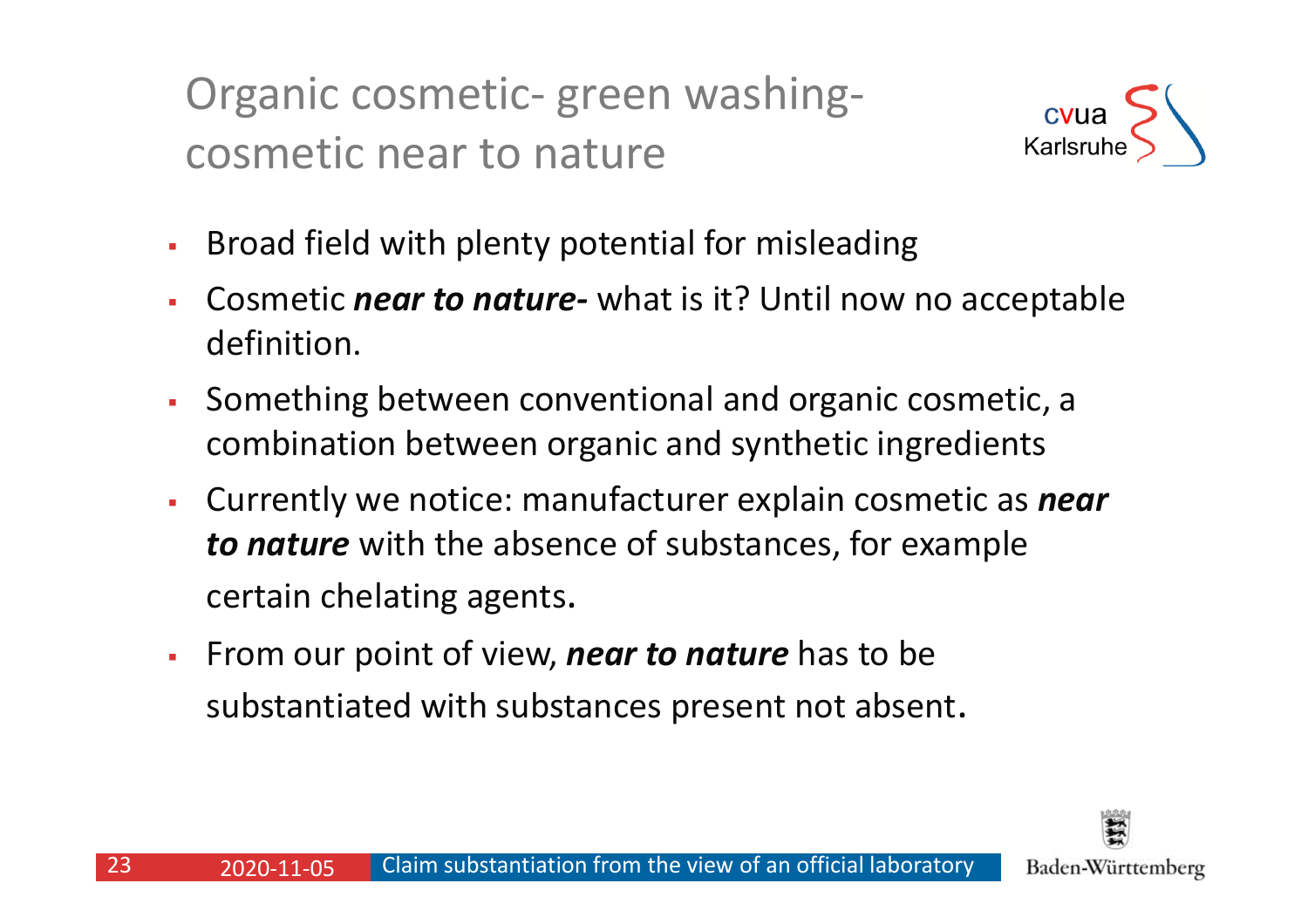### Organic cosmetic- green washingcosmetic near to nature



**trend: claim of the sum of substances with natural origin- including water**

- -**Calculation according the rules written down in ISO\_16128**
- -**From the technical point of view these figures may be correct**
- - **But these figures may easily simulate more naturalness than actually is the case**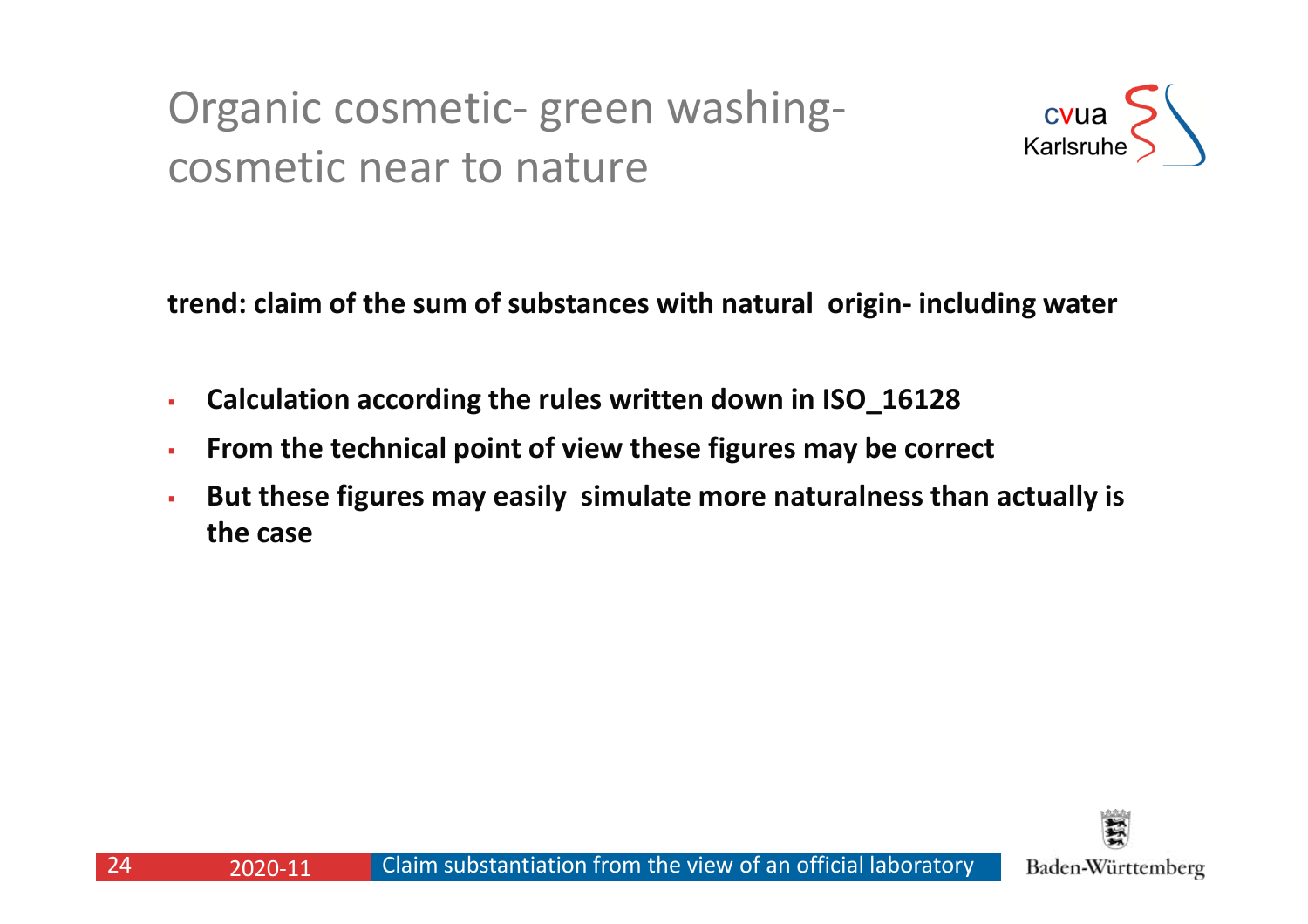### Organic cosmetic- green washingcosmetic near to nature



**The following facts have to be considered:**

- **Water is calculated as natural ingredients- water is the main ingredient of the most cosmetics, so the sum is mostly high and the product seems to be almost natural**
- **Substances with natural origin, but chemical modified are as well partly calculated as natural ( for example the often used amphoteric surfactant cocamidopropylbetain)**
- - **If the product has additionally <sup>a</sup>***green washed* **design, consumer may be misleaded**

**It has to be noted, that substances unwanted for natural cosmetics canbe present in products in such low concentrations, that they hardly influence the calculated sum of substances of natural origin, for example preservativs like isothiazolinone (allowed limit: 15 mg / kg)**



 $\Box$ 

2020-11-05 <sup>I</sup>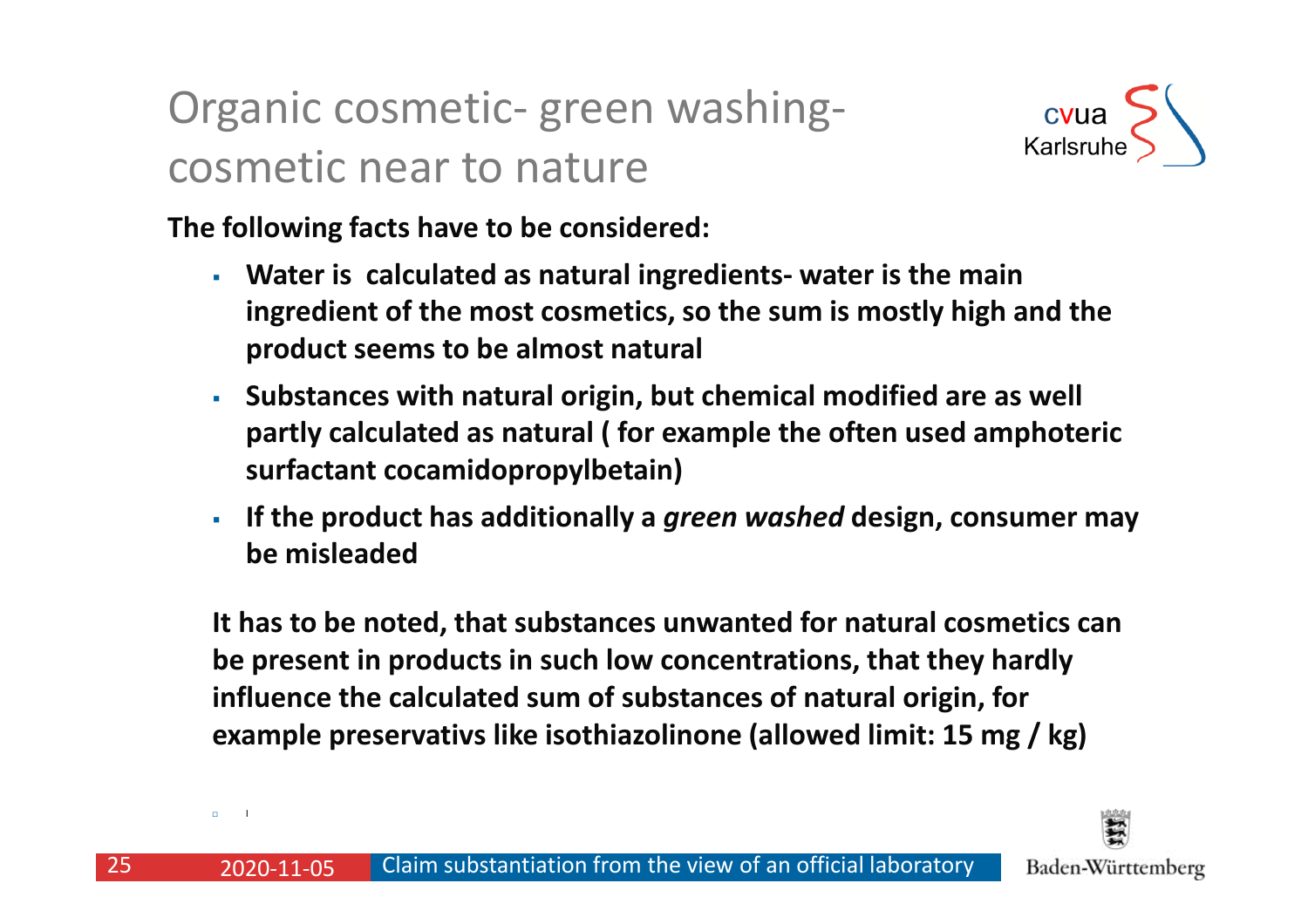Free from animal testing



**In almost all cases this claim is misleading. The claim is allowed, if the following requirements are fulfilled:**

 **Neither manufacturer of the finished product nor all suppliers have tested their products on animals- at any time or any place (or gave the order to other parties) for the purpose of developing new cosmetic products and can prove it.** 

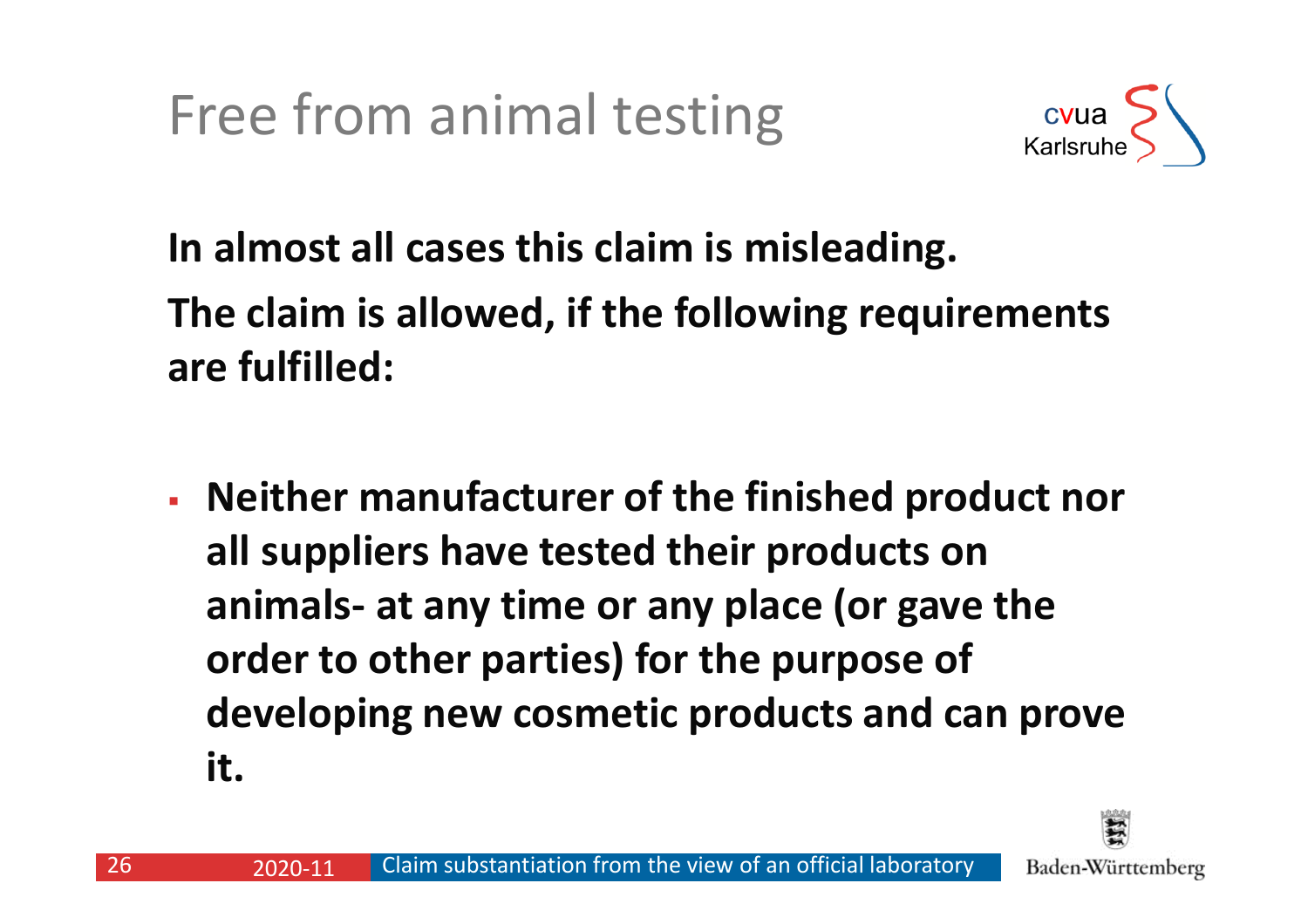# Free from animal testing



- **Only tests for other purposes than development of cosmetics are possible (medicines, foodadditives )**
- **In practise: it is nearly impossible for the responsible persons to supply evidence**
- **In consequence there cannot be used toxicological data based on animal testing in safety reports**

27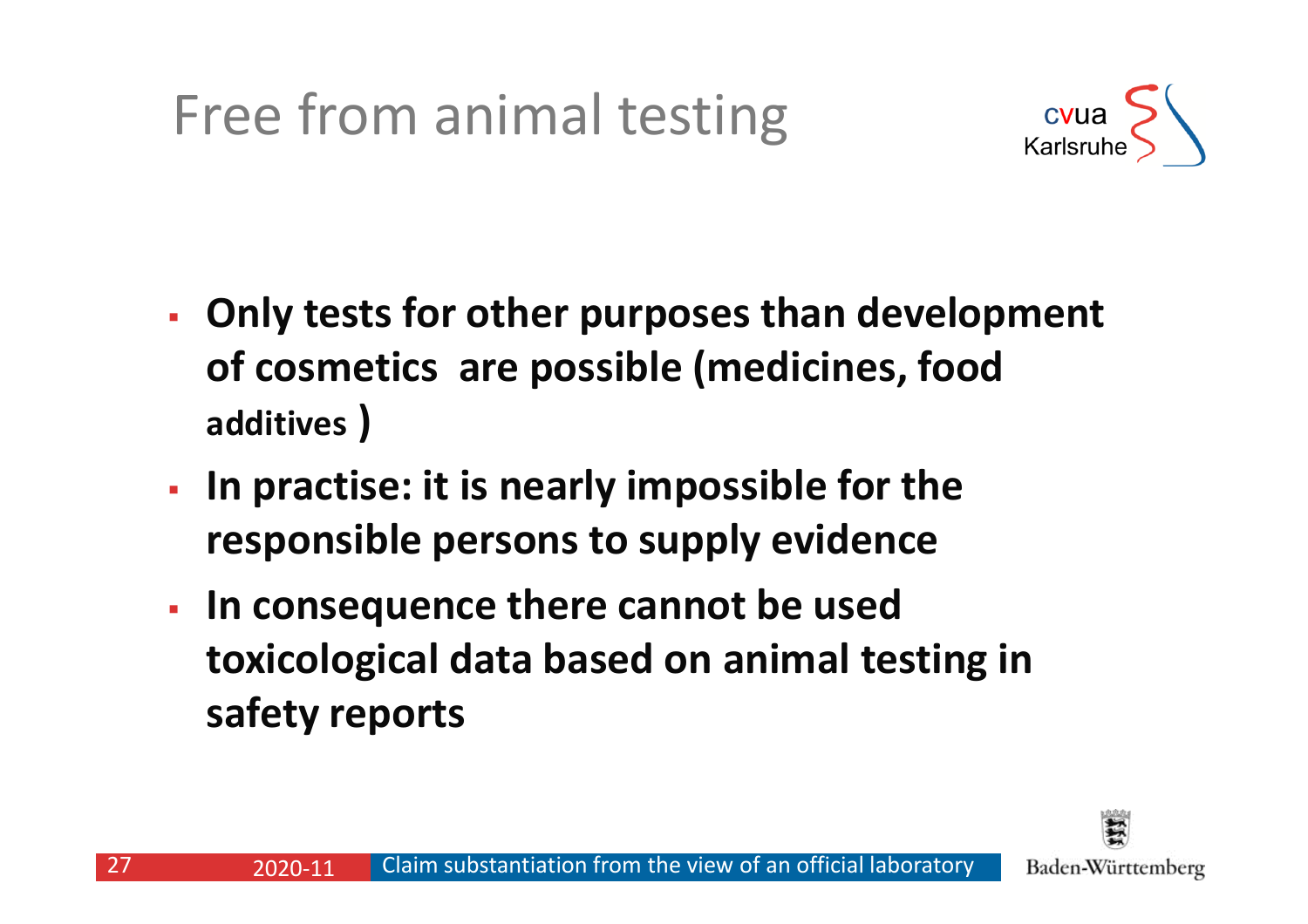# Alcoholic hand gels



- -**Due to corona pandemic a very hot topic**
- - **Borderline question: do alcoholic hand gels, which are put on the hands and not washed or wiped off and which** *clean* **only by removing microorganisms fulfill the cosmetic purpose of cleaning?**
- **That means: Is the removal of microorganisms <sup>a</sup> cleaning procedure in the sense of the cosmetic regulation?**
- -**Or are these products to be classified as biocides?**
- **This point is a urgent topic for the borderline working group of the EU commission**

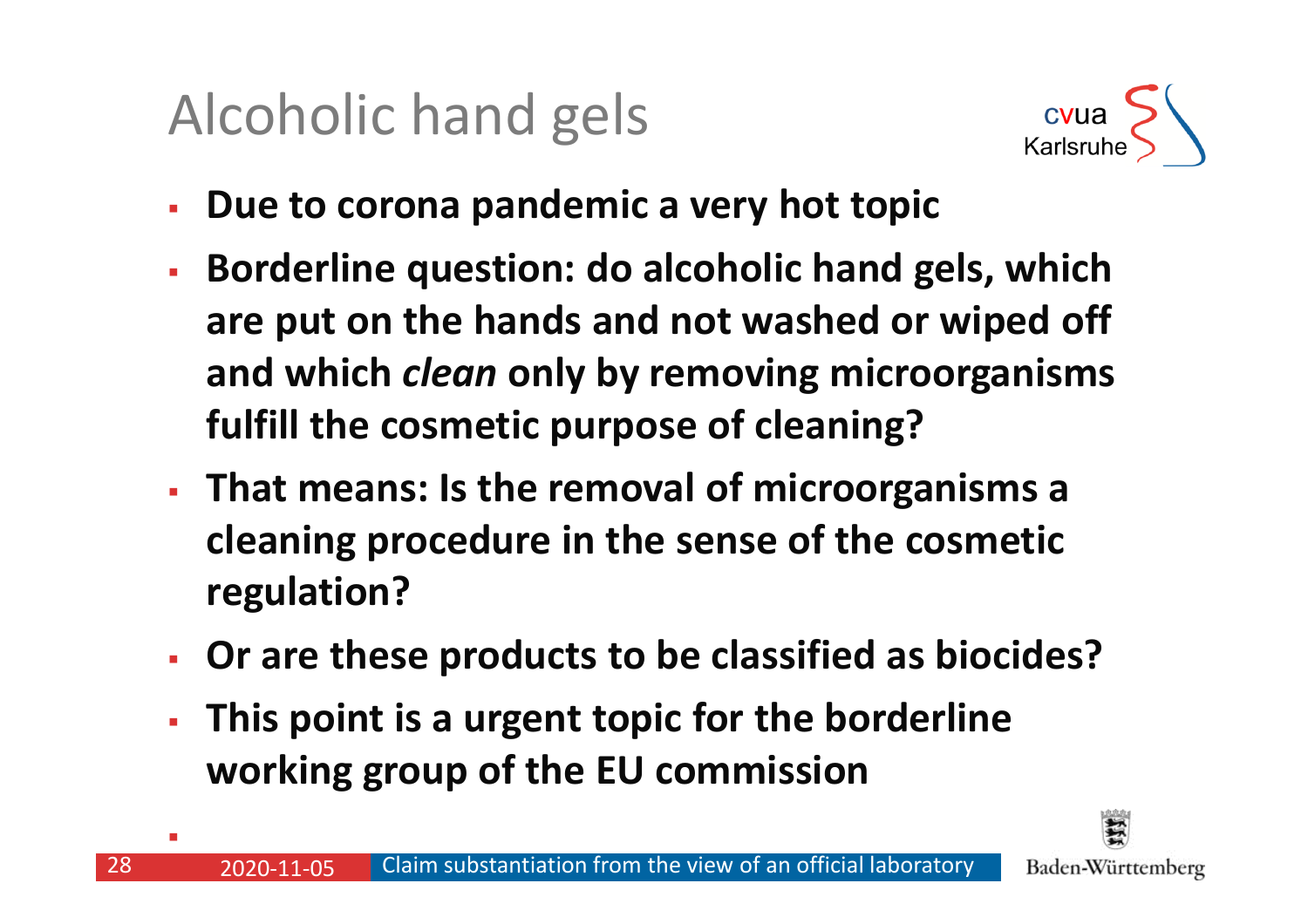# Alcoholic hand gels



- **the opinions of the members are very different**
- -**Soon a position paper will be published**
- - **The current proposal gives recommendations for labelling elements that would not support a main cosmetic function(not to be used in cosmetic products)**
- -**Examples: antibacterial, antimicrobial, disinfecting…**
- - **For cosmetic products unless the alcoholic hand gels (soaps, washing gels) we accept claims like antibacterial, antimicrobial, if these purposes are secundary and the mainfunction is a cosmetic function.**